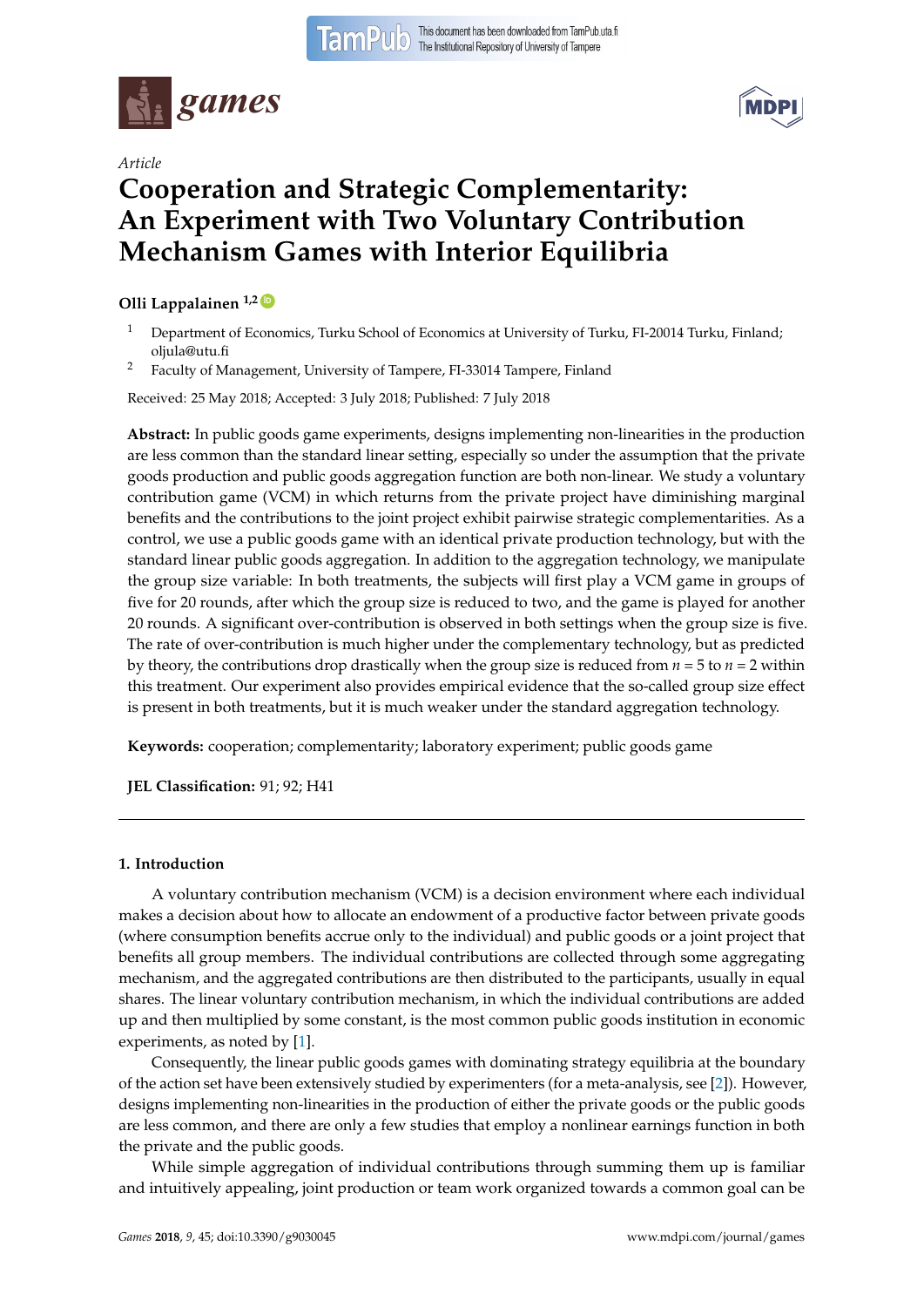characterized by a broad range of production technologies differing in their degree of complementarity, of which standard summation technology is but one example. Consequently, the technology aggregating individual contributions can play a major role in deciding how much effort a group exerts toward a common goal. This is not without real-life parallels: For an academic reader, a not too unfamiliar situation is one where the coauthors writing a scientific article consider how much effort to put in designing, analyzing and reporting the results of the study, a case in which their actions can be either strategic complements or substitutes, depending on their personal skill sets and the characteristics of the paper, and it is ultimately these factors that determine the success of the whole endeavor. Other such examples can be found in a wide variety of situations requiring joint effort, ranging from team sports to the operation of a surgical team, to name a few. In short, complementarities can be found in any situation where a team of experts with different specializations works towards a common goal.

In the games where actions are strategic complements, the change in one player's choice gives the other player an incentive to move in the same direction. In other words, the increased activity level of a player has a positive effect on the marginal payoff of the other players, whereas in games with strategic substitutes, the opposite is true. That is, in a game with strategic complementarities, the best response to increased cooperation by one player is to increase his/her own level of cooperation, but in the case of strategic substitutes, the increased activity level of one individual is offset by less activity by the other players.

In the limiting case, the actions that are strategic complements have the weakest link property: the minimum effort determines the overall level of production. At the other extreme, strategic substitutes converge to the best shot actions, where the highest effort level determines the yield from the public goods [\[3\]](#page-22-2). When the canonical public goods model of [\[4\]](#page-22-3) is generalized by specifying a more general CES social composition function (SCF) for aggregating individual contributions, it is possible to construct a whole spectrum of production technologies ranging from the weakest link to the best shot in their degree of complementarity  $[5]^1$  $[5]^1$ .

This paper reports results from an experiment designed to examine an intermediate case: We study a team production game in which private consumption has diminishing marginal benefits and the individual contributions to the joint project exhibit pairwise strategic complementarities, which means that the production technology is essentially a Cobb–Douglas function with increasing returns to scale. We compare the observed behavior under strategic complementarities to a baseline treatment, where the public goods game has quadratic private payoffs and the standard social composition function is linear, i.e., the unweighted sum of the individual contributions. In both settings, partial contribution is a unique equilibrium action. We specify the coefficient for the return from the public goods in the linear setup and the degree of complementarity between actions in the game with strategic complements in such a manner that the respective payoffs from both the minimum action and the maximum action profiles and the equilibrium contribution level to the joint project are the same under both production technologies when the group size is  $n = 5$ .

The experimental evidence suggests that the strategic complementarity of Bertrand markets induces more cooperative (collusive) behavior than the case with strategic substitutes of Cournot markets [\[6–](#page-22-5)[8\]](#page-22-6). However, the costs of deviating from the best response in Bertrand markets are higher than in Cournot markets, and consequently, the former converge to Nash equilibrium predictions more quickly and more completely [\[9\]](#page-22-7). For a theoretical overview of Cournot and Bertrand oligopolies and supermodular games, see [\[10\]](#page-22-8). Our experiment contributes to this research by examining the behavior under strategic complementarity in a public goods or a team production environment, where

<sup>&</sup>lt;sup>1</sup> The work in [\[5\]](#page-22-4) shows that if the constant elasticity of supply SCF is of the form  $G = (\sum_i^n g_i^p)^{\frac{1}{p}}$ , where  $g_i$  is the individual *i*<sub>k</sub> work in [5] shows that if the constant clasticity of suppry 5Cr is of the form  $G = (\sum_i g_i)^r$ , where  $g_i$  is the individual contribution to the public goods; it approaches the weakest link form as  $\rho \to -\infty$ ; and when the best shot public goods production function. Furthermore, if *ρ* = 1, we end up with the the regular linear SCF, and if  $\rho \rightarrow 0$ , the SCF approaches the Cobb–Douglas function, a production technology relevant to this paper.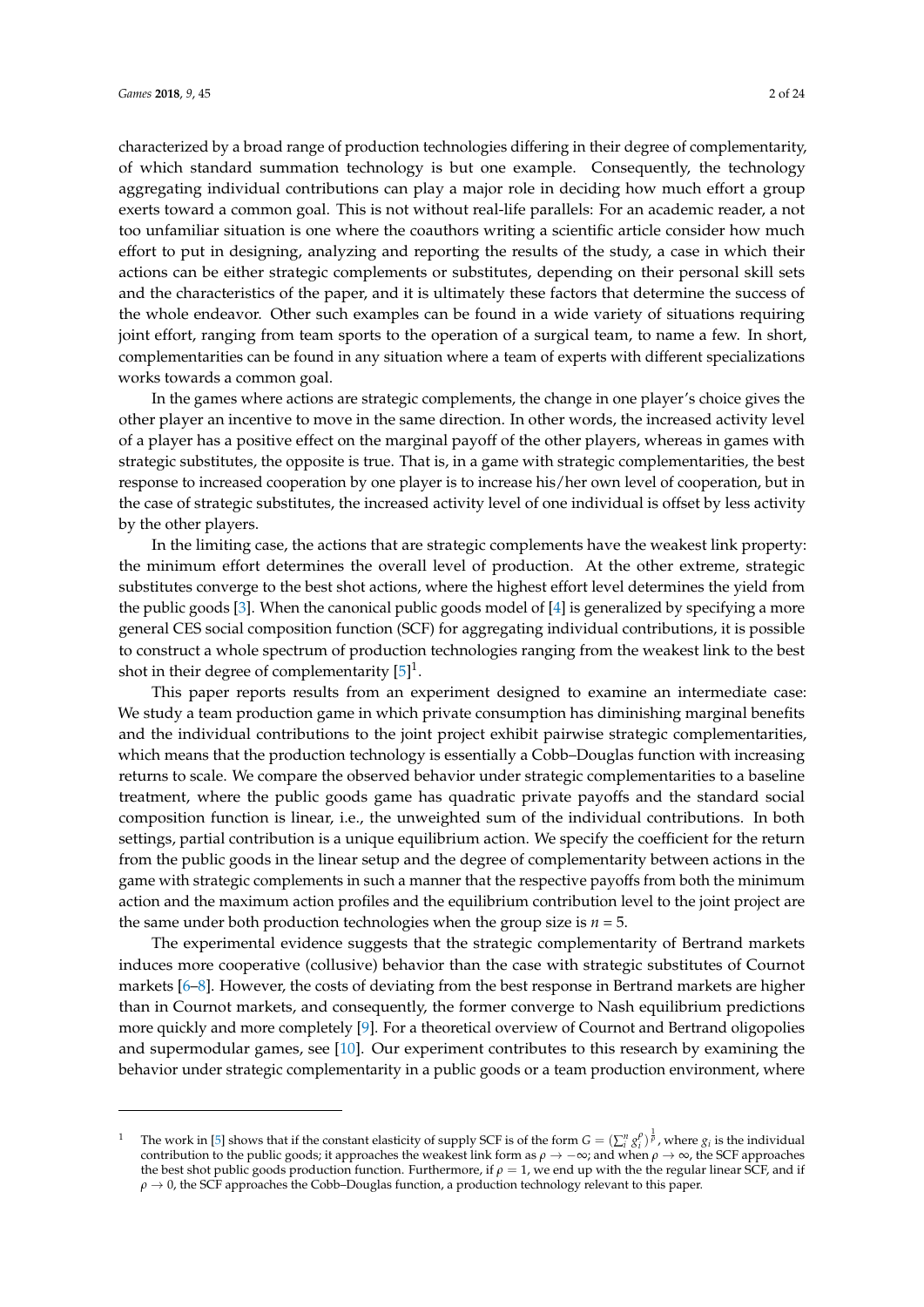in contrast to competitive oligopoly experiments, there is a conflict between individually-rational and socially-optimal activity. The work in [\[11\]](#page-22-9) observed that there is significantly more cooperation with actions exhibiting strategic complementarities than with strategic substitutes in finitely-repeated

two-player games with a Pareto-inefficient Nash equilibrium. We find that in our experiment, the level of over-contribution in a team production game with strategic complementarities and interior Nash equilibrium is much higher than in a public goods game with the same interior equilibrium action, but the standard linear social composition function.

In addition to the form of the composition function, we manipulate the group size in both treatments. The group size effect in VCM games with the unique Nash equilibrium at the lower boundary of the action set (full free-riding) is well documented (see, e.g., the survey by [\[12\]](#page-22-10)). The first systematic studies documenting the effects of the group size (or lack thereof) while holding the other variables constant was conducted by [\[13,](#page-22-11)[14\]](#page-22-12), who carefully carried out experiments that were designed so that the group size effect could be isolated from the effects of changes in the marginal incentive to contribute towards the joint project, which they called marginal per capita return (MPCR). They found that the MPCR multiplier has a strong effect, but that group size has little effect if the MPCR is large.

In the present study, we keep the MPCR constant in the baseline treatment by adjusting the multiplier when the group size is altered from  $n = 5$  to  $n = 2$ . This is necessary in order to keep the equilibrium action the same within the baseline treatment. We observe a weak numbers effect: on average, the subjects contribute slightly more in the linear public goods game in groups of five. In contrast, the numbers effect is much stronger in the game with strategic complementarities.

#### <span id="page-2-1"></span>**2. The Social Dilemma Games with Diminishing Private Benefits**

In Sections [2.1](#page-2-0) and [2.2,](#page-3-0) we will define the earnings functions for each treatment so that the equilibrium level of contribution is two or 20% of the initial endowment ( $e = 10$ ) in both treatments, when the group size is five. In the larger groups  $(n = 5)$ , also the minimum and maximum action profiles yield the same payoff for each group member in each treatment. Section [2.3](#page-4-0) will provide details for how these experimental parameters are obtained. Moreover, when the group size is reduced to two, the game theoretic equilibrium contribution drops considerably in the treatment with complementarities, but remains the same in the linear baseline treatment. This is shown in Section [2.4,](#page-4-1) which presents the comparative statics predictions with respect to experimental parameters. Respective hypotheses are presented in Section [2.5,](#page-6-0) which concludes Section [2.](#page-2-1)

#### <span id="page-2-0"></span>*2.1. Linear Baseline VCM Game*

The games studied belong to the class of voluntary contribution mechanism games with the equilibrium action in the interior of the action set. Individuals decide how much of their endowment to invest in a private project A and how much to contribute towards a joint project B. As noted by [\[15\]](#page-22-13), the simplest way to introduce non-linearity in the private goods is by using a quadratic payoff function:

$$
U_i^A(x_i) = a(e - x_i) - \frac{b}{2}(e - x_i)^2
$$

where  $e$  denotes the endowments given to the subjects,  $x_i$  the contribution to the public goods by subject *i* and *a* and *b* are constant parameters. In the experiment, this is called a payoff from the investment in the private project A. The earnings function determining payoffs from the private activity is kept the same throughout the experiment, whereas the functional form of the social composition function that determines the payoff from the joint project varies between the treatments.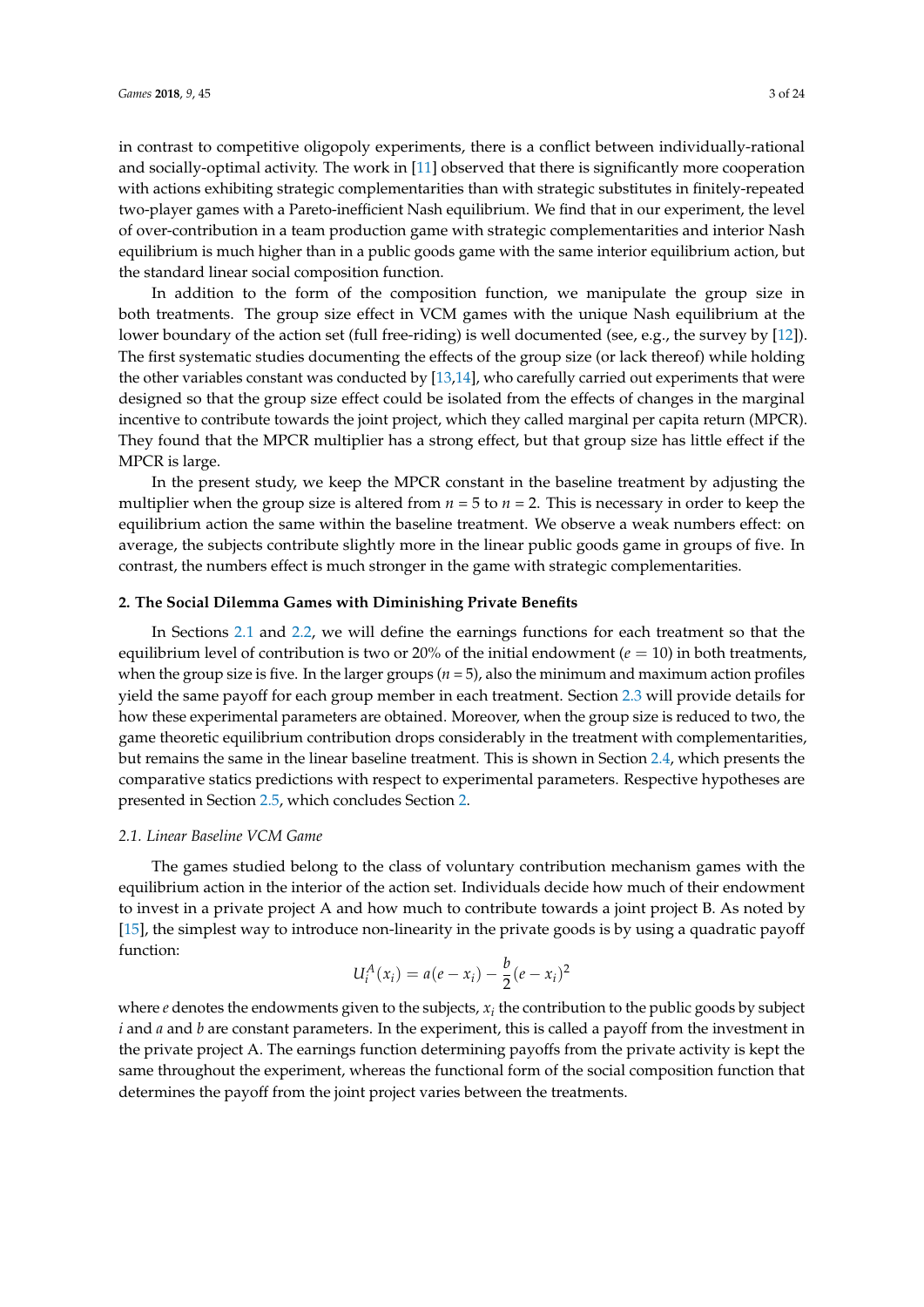In the standard linear summation treatment, the experimenter multiplies the sum of the contributions by the subjects by some constant *M* and divides this equally by the entire group,  $m = M/n$ 

$$
U_i^{B_L}(x_i)=m\sum_i^n x_i
$$

In the experiment, we call this a payoff from the investment in the joint project B.

Combining the private and the public earnings functions, we obtain the VCM with diminishing returns from private consumption:

<span id="page-3-4"></span>
$$
\Pi_i = a(e - x_i) - \frac{b}{2}(e - x_i)^2 + m \sum_{i=1}^{n} x_i
$$
 (1)

where:

$$
x_i^* = \frac{m-a}{b} + e
$$

is the dominating equilibrium action equalizing marginal return from private and public goods, independent of other players' choices.

#### <span id="page-3-0"></span>*2.2. Treatment with Pairwise Complementarities in Joint Production*

Also in this treatment, the private benefits are given by an identical quadratic payoff function as in the linear treatment. However, the investment in the joint project with the complementary earnings function is defined as follows:

$$
U_i^{B_{SCF}}(x_i) = x_i \sum_{j \neq i}^{n} w x_j
$$

that is, for each subject in the group, the investments by the other members are summed up and then multiplied by her contribution and some constant *w*, reflecting the degree of complementarity between their actions. Collecting the private and public parts, we obtain the following general earnings function:

<span id="page-3-1"></span>
$$
\Pi_i = a(e - x_i) - \frac{b}{2}(e - x_i)^2 + w \sum_{j \neq i}^{n} x_i x_j
$$
 (2)

By expanding and rearranging Equation [\(2\)](#page-3-1), we obtain the linear quadratic payoff function:

<span id="page-3-2"></span>
$$
\Pi_{i} = \alpha x_{i} - \frac{b}{2}x_{i}^{2} + w \sum_{j \neq i}^{n} x_{i}x_{j} + C
$$
\n(3)

where  $\alpha = be - a \geq 0$  and  $C = ae - \frac{be^2}{2}$ .

To solve for the Nash equilibrium action for any weight  $w_i$  in Equation [\(3\)](#page-3-2), we employ the results provided in Ballester et al. [\[16\]](#page-22-14); also see Jackson [\[17\]](#page-22-15). This is obtained by differentiating Equation [\(3\)](#page-3-2) with respect to  $x_i$  and setting this equal to zero, which gives us a solution for any VCM game with pairwise complementarities:

<span id="page-3-3"></span>
$$
x_i = \frac{\alpha}{b} + \sum_{j \neq i}^{n} \frac{w}{b} x_j \tag{4}
$$

Given that in our case, *a*, *b* and *w* are the same for every player, we can write an equation in vector form characterizing the solution to Equation [\(4\)](#page-3-3) as:

$$
x^* = (I - \frac{1}{b}w)^{-1}\frac{\alpha}{b}1\tag{5}
$$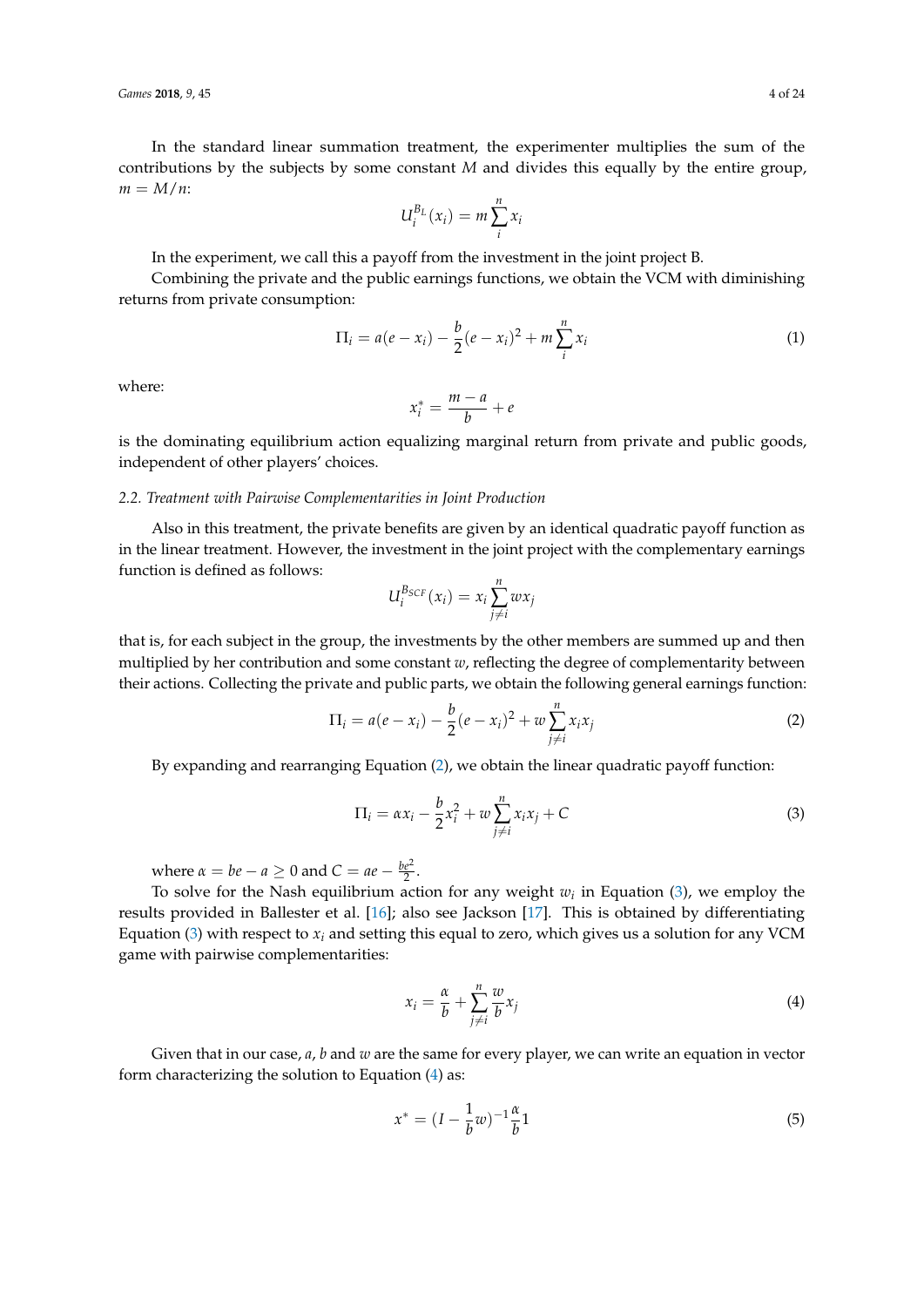where *I* is the identity matrix and 1 a vector of ones. Because the action set is bounded above by the size of the initial endowment, we know that the interior solution to a game with strategic complementarities and linear best reply is unique [\[18\]](#page-22-16).

Assuming symmetric parameters for each agent, we can straightforwardly solve the symmetric Nash equilibrium level of individual action:

$$
x_i^* = \frac{be - a}{b - (n - 1)w} \tag{6}
$$

#### <span id="page-4-0"></span>*2.3. Experimental Parameters*

In order to ensure that the observed variation between treatments is due to the differences in the form of the production function and does not result from the difference in the scale of payoffs, the outcome of both the minimum and the maximum action profiles should match between the treatments, in addition to both games having the same equilibrium action (but not necessarily the same equilibrium payoff). The outcome from the minimum action profile is identical in both treatments by definition. Fixing the parameter *e*, the initial endowment, the parameter *a*, the multiplier of the investment in the private project A, and the cost parameter *b*, we obtain a system of two equations in two unknowns (multipliers *w* and *m*):

<span id="page-4-2"></span>
$$
x_i^* = \frac{m - a}{b} + e = \frac{be - a}{b - (n - 1)w}
$$
 (7)

and:

<span id="page-4-3"></span>
$$
nem = we(n-1)e,
$$
\n(8)

where Equation [\(7\)](#page-4-2) imposes the restriction that the equilibrium action is the same in both treatments and Equation [\(8\)](#page-4-3) ensures that the payoff from the maximum action is the same across treatments<sup>2</sup>. Solving for *w* in Equation [\(8\)](#page-4-3) and substituting it into Equation [\(7\)](#page-4-2), it is possible to define the group payoff multipliers *m* and *w* as follows:

$$
\begin{cases}\n m = a - be\left(1 - \frac{1}{n}\right) \\
w = \frac{n(a - be\left(1 - \frac{1}{n}\right))}{(n - 1)e}\n\end{cases}
$$

#### <span id="page-4-1"></span>*2.4. Comparative Static Predictions*

Given the specification of the linear earnings function Equation [\(1\)](#page-3-4), we can make some comparative static predictions: If the coefficient  $a$  is increased or cost parameter  $b$  is decreased, the equilibrium contribution level falls as the private project becomes more profitable. In contrast, the equilibrium action is increasing in the public goods multiplier *m*. In the game with strategic complements, given by Equation [\(2\)](#page-3-1), the equilibrium contribution levels are also decreasing in *a* and increasing in *b*. Furthermore, the equilibrium contribution level is increasing in *w*, assuming that it is non-negative (see [\[17\]](#page-22-15), p. 291–292, for a sketch of the proof). However, the group size has an effect only in the game with strategic complementarities, where the level of the equilibrium action is increasing in group size, whereas the dominant action in the linear game is the same irrespective of the group size.

We set the endowment parameter *e* to 10 (tokens). Choosing  $b = 2$  for the quadratic multiplier, the maximum value of parameter *a* approaches 20 at the limit, given the restriction  $be - a \geq 0$ .

 $2<sup>2</sup>$  Since the function determining benefits from the private goods is identical in both treatments, it suffices that the payoff from the public project is the same between the treatments from the maximum action profile, when everyone allocates the whole endowment *e* to the joint project. That is:  $m\sum_{i=1}^{n} x_i = w\sum_{j=1}^{n} x_i x_j$ . By definition  $x_i = x_j = e$ , and this condition is equivalent to *mne* =  $w(n - 1)e^2$ .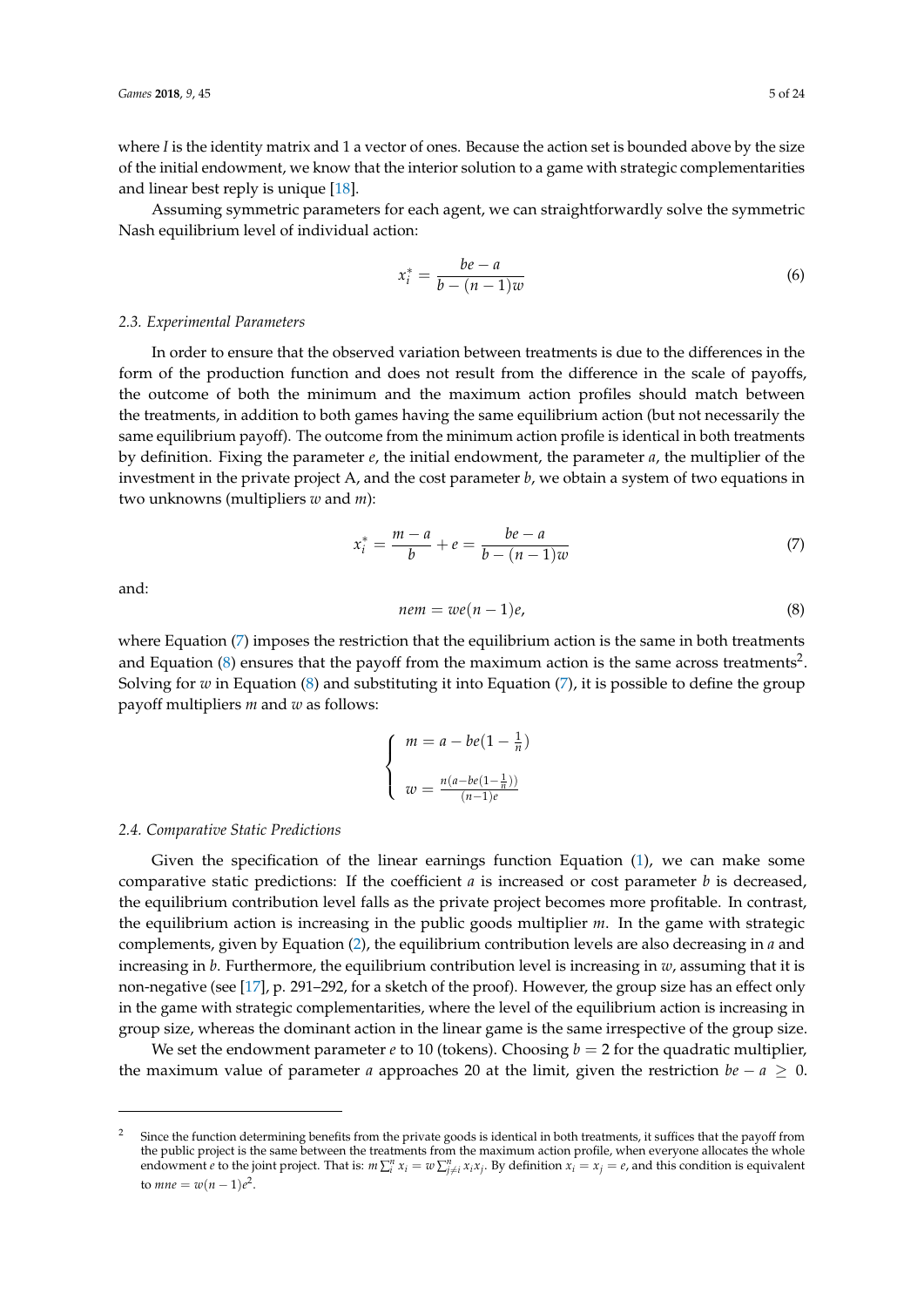Given these parameters, *a* and *b*, we fix the multiplier *a* to the largest possible integer value (i.e., [\[19\]](#page-22-17)) satisfying this constraint. Given Solution (1), this parametrization yields multiplier values *m* = 3 or  $M = 15$  in the linear social composition function (SCF) treatment and  $w = 3/8$  in the complementary SCF treatment with five group members. In order to avoid implementing an unintended focal point at the middle of the strategy space to which the subjects might feel attracted, we choose parameters so that the game theoretic solution is less than half of the endowment (e.g., [\[19\]](#page-22-17); see also [\[20\]](#page-22-18)). With the chosen parameters, the resulting symmetric interior Nash action is equal to two, or 20% of the initial endowment.

The multiplier *w* in the game with complementary SCF is interpreted here as the degree of the complementarity between the actions of the group members in their joint production. Naturally, the larger the group, the more bite this has in determining the equilibrium action level. Already with a group size of  $n = 5$  members, the equilibrium action is very sensitive to the magnitude of  $w$ , as can be seen in Figure [1.](#page-5-0) Note that when  $0.475 \leq w < 0.5$ , the system has a boundary solution where everyone contributes every token towards the public goods in groups of five,  $x_i^* = 10$ . Assuming  $b = 2$ , in groups with five members, the limiting value for the multiplier is 0.5, as any larger value would not lead to a well-defined or non-negative equilibrium action.

<span id="page-5-0"></span>

**Figure 1.** The equilibrium action as a function *w* in groups of five (red line) and two (blue line),  $e = 10$ ,  $a = 19$ ,  $b = 2$  (complementary SCF).

However, in small groups with two members, the size of *w* has a very small effect on the level of the equilibrium action, which is shown by the nearly horizontal blue line in Figure [1.](#page-5-0) Given this negligible variation in the level of equilibrium action with respect to parameter *w* in small groups, we concentrate on studying experimentally how the group size affects observed behavior, while keeping the parameter *w* constant.

In the treatment with complementarities in the public goods production, the larger the group size is, the higher is the respective equilibrium action, as is depicted by the blue line in Figure [2.](#page-6-1) However, the group size has no effect on the equilibrium level when the aggregation technology is linear, as is illustrated by the red line plotted in the same figure. It is also worth noting the solution to Equation [\(7\)](#page-4-2) at group size  $n = 5$ .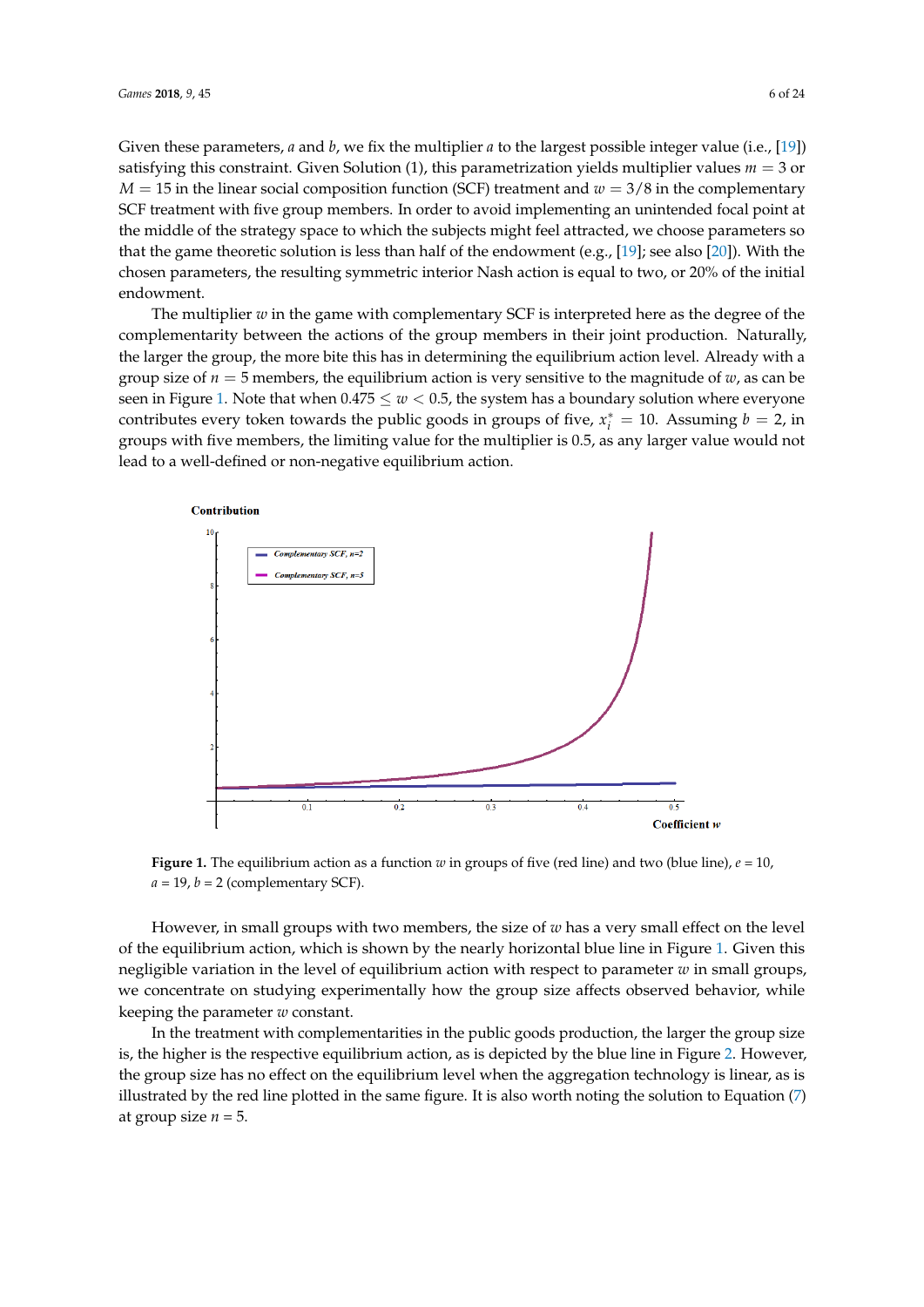<span id="page-6-1"></span>

**Figure 2.** The equilibrium action as a function group size: linear baseline treatment (red) and treatment with complementarities (blue).

In the small groups, fixing *w* at 3/8, the equilibrium action is 8/13 or 0.615 tokens with group size  $n = 2$ , and the corresponding return from the public goods is 0.14, whereas the action level (0.80) tokens) maximizing joint payoffs is very close to this. As noted above, in the linear baseline treatment, the equilibrium action remains two also in the small groups.

#### <span id="page-6-0"></span>*2.5. Hypotheses*

Given the multiplicative effect of group size on the equilibrium action and assuming monetary payoff maximizing agents, we can make the following game-theoretic predictions: We should:

Hypothesis 1 (H1): Under the complementary aggregation technology (pairwise complementary treatment VCM), observe a decrease in contributions to the joint project when the group size is reduced from five to two.

Hypothesis 2 (H2): Under the linear technology (baseline control VCM), observe no change in contributions to the joint project when the group size is reduced from five to two.

The rationale of using the standard linear production VCM as a control treatment is based on the detected group size effect in the previous literature: contrary to the classical theoretical predictions [\[21\]](#page-22-19), in public goods games with a boundary solution, larger groups seem to be more efficient in public goods production [\[14\]](#page-22-12). We compare the average and individual contribution levels under different group sizes ( $n = 5$  or  $n = 2$  individuals per group) within a treatment. Any difference in this difference between treatments should reflect also the effect of the functional form of the production function and not only the 'behavioral' group size effect.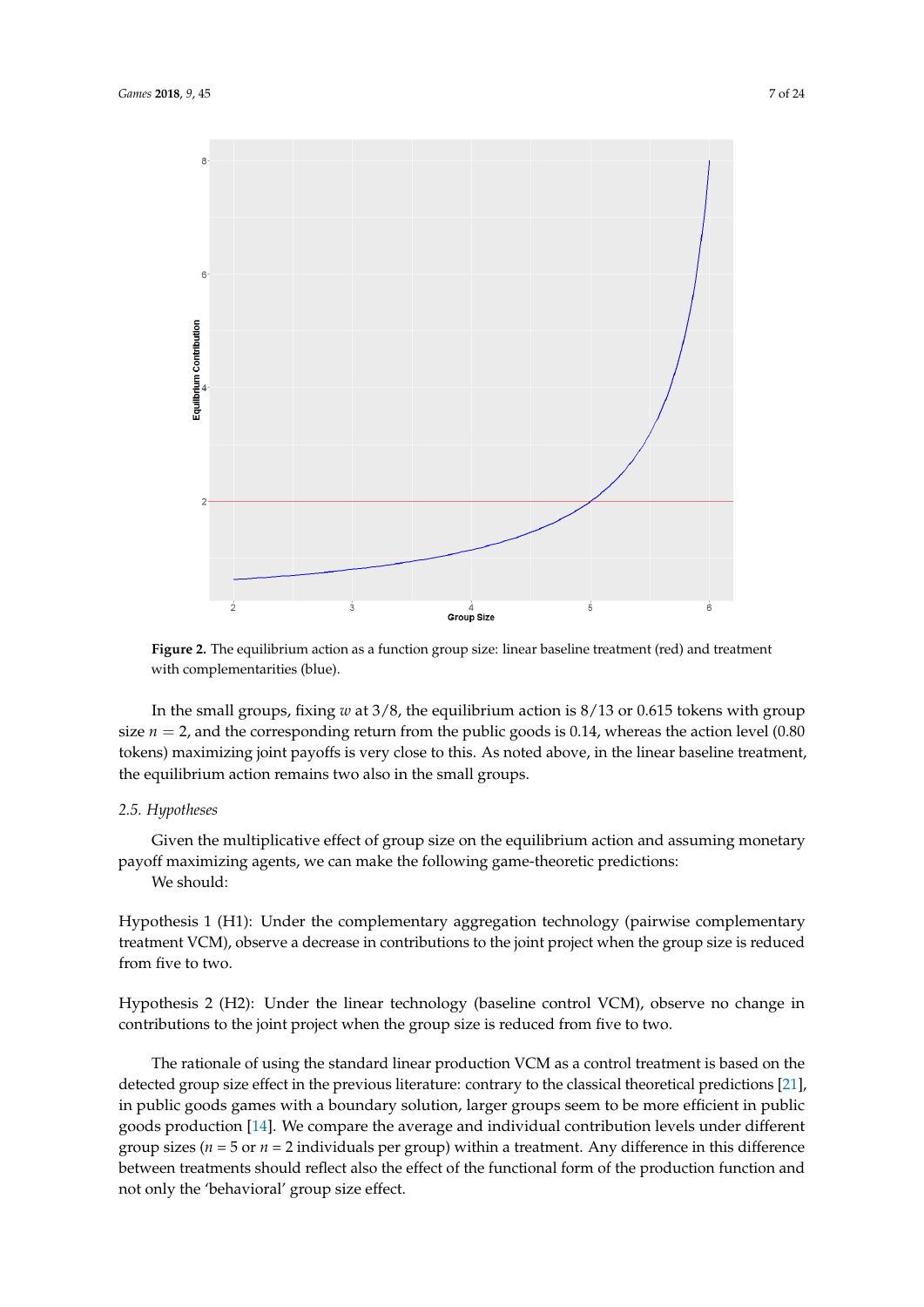A relevant theoretical model for our work is posited by [\[22\]](#page-22-20), who employed the well-known quantal response equilibrium of [\[23\]](#page-22-21) in explaining the group size effect. In particular, the authors in [\[22\]](#page-22-20) note that when the equilibrium level of contributions is in the interior, the average contribution is likely to be sandwiched between the Nash equilibrium and half the endowment, and contributions should (stochastically) increase with the marginal value of the public goods and with the endowment. Furthermore, assuming altruism, i.e., a positive weight that subjects attach to the payoff of others, total contributions should be increasing in the number of participants. In particular, for public goods games with quadratic private goods and linear SCF, the expected contribution per person is sandwiched between the symmetric Nash equilibrium level and half of the endowment.

However, since there is no dominating strategy available, it is harder to predict behavior in the game with complementary SCF relative to the game with standard linear VCM with *n* = 5 individuals per group. On the one hand, the complementary actions may feed each other, and we might see higher contribution levels than in the standard game, but on the other hand, cooperating is more risky since one might lose all in case other group members deviate. It has been argued that risk and trust are closely-related constructs in the economic context of personal exchange, where the uncertainty is often of a strategic nature, as opposed to mere state-dependent risk (see, e.g., [\[24,](#page-22-22)[25\]](#page-22-23)). However, there is evidence suggesting that trusting behavior is not tightly connected to a person's risk attitudes [\[26\]](#page-23-0). To control for this, a Holt–Laury [\[27\]](#page-23-1) risk aversion instrument was run in both treatments after the main treatments had taken place.

The payoffs in the pairwise complementary SCF treatment are shown in Tables [1,](#page-9-0) [2,](#page-9-1) and [3](#page-11-0) in Section [3](#page-7-0) (respective payoff Tables for the linear baseline treatment are included in the Supplementary Materials, pages 9–16)). Deviating from the maximum action profile (shown in the bottom right corner of Table [3](#page-11-0) in Section [3\)](#page-7-0) yields the subjects very little in the complementary SCF treatment compared to the baseline treatment with standard linear production, where free-riding is potentially very lucrative. By looking at the payoff Table [3,](#page-11-0) it can be seen that this complementary game exhibits features typical to stag hunt and other coordination games. Furthermore, the best response to minimum action by other group members is not zero contribution, but investing 0.5 tokens in the public project B. This feature could possibly kick start a cooperative spell of increasing best replies and direct the overall behavior away from mutual defection.

Finally, in the treatment with pairwise complementary SCF, within certain ranges of the action set, it is possible for a subject to grant others rather large marginal gains in payoff with relatively little marginal cost to himself/herself, in particular at the higher end of the payoff table. This means that, should we assume the same level of possible altruism between treatments, this payoff mechanism might induce much more cooperative behavior.

#### <span id="page-7-0"></span>**3. Experimental Design**

The experiment was conducted at the Decision Making Laboratory of the Public Choice Research Centre (PCRClab) at the University of Turku. The experiment was programmed using the Z-Tree software [\[28\]](#page-23-2). Participants were recruited from a pool (*n* = 1070) of mostly undergraduate students using ORSEE software [\[29\]](#page-23-3). A total of 80 individuals participated in 4 sessions, with 20 individuals participating in each session. Both treatments consisted of two sessions or 40 subjects, and each individual took part in one session only. Some subjects had participated in other decision making experiments that were unrelated to this research, and a few individuals had previous experience with the Holt and Laury task. The median age of the participants was 25 years, and 69% (55) of the participants were female. A copy of the instructions (translated from Finnish) is included in the Supplementary Materials.

In each session, the subjects were randomly seated at a computer terminal. The instructions were read out by the experimenter, after which the participants had a few minutes to read them at their own pace, followed by a few control questions and two practice rounds of a five-player VCM game (with the aggregating mechanism respective to each treatment). Once the experiment was started, no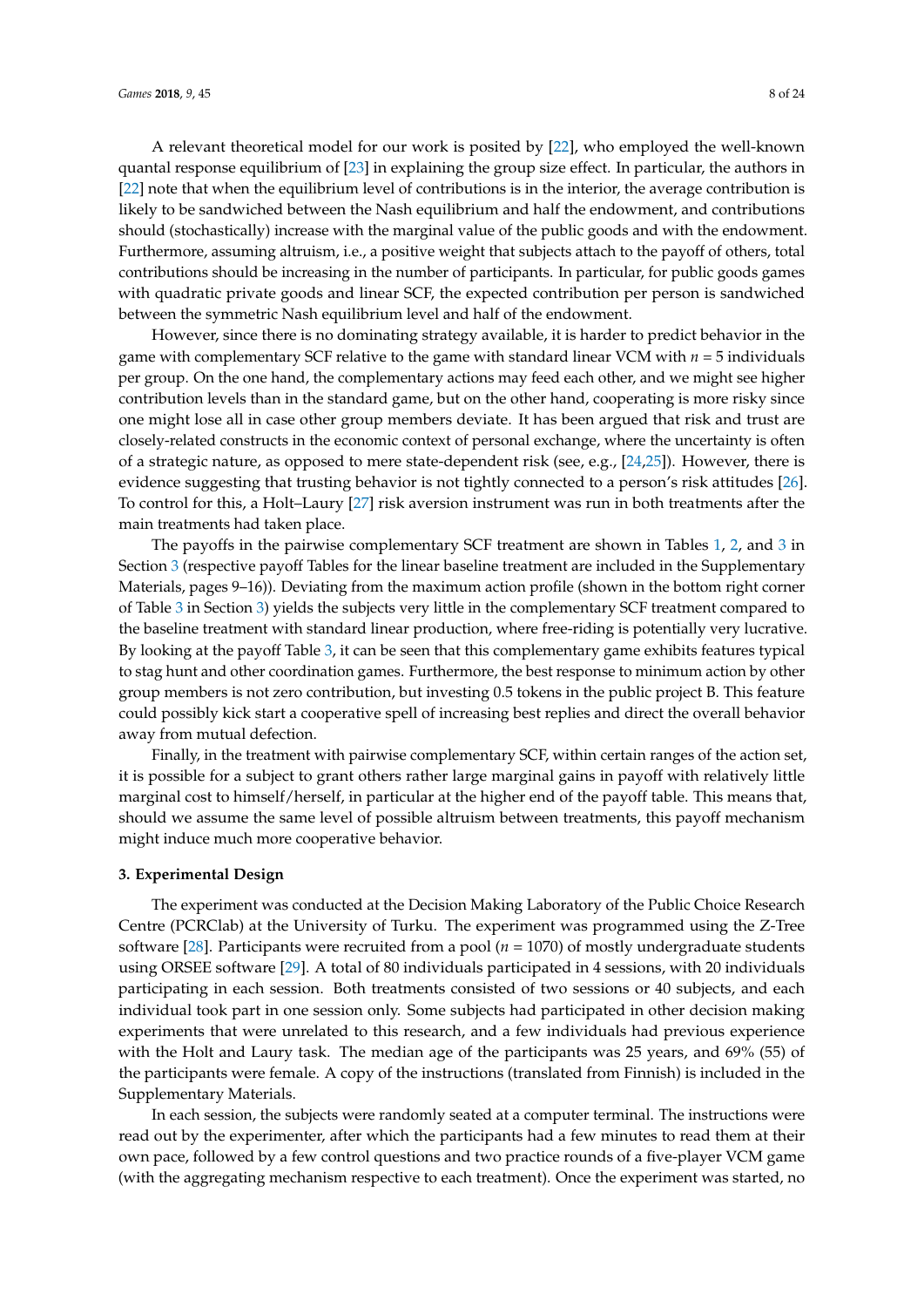talking was allowed; if a participant had a question, he/she would have to raise his/her hand, and the experimenter would come to consult him/her individually in private.

The subjects were told that the experiment consisted of three independent parts. In each part, the subjects would take part in a different task: (i) a 20-fold repetition of a VCM game with a group size of five and random matching, where the technology aggregating individual contributions to the public account was either a standard linear or a pairwise complementary production function, depending on the assigned treatment; (ii) the same game as in Part (i), but with group size *n* = 2, so that subjects were randomly paired in each round; and finally, (iii) Holt and Laury's [\[27\]](#page-23-1) risk instrument. The instructions for Parts (ii) and (iii) were dealt to the subjects only after the preceding part was completed by every subject (see the Supplementary Materials for the specific instructions for each part.)

After each period, each group member was told how much income he/she gained from each respective project, the individual investments made by the members of his/her group (including his/her own investment) in a random order and also the average of and the total of these contributions. We did not provide information about individual earnings of the other group members.

At the end of the experiment, each subject rolled a 20-sided die twice outside the classroom, choosing one period out of 20 from Game (i) and one period out of 20 from Game (ii) for payment. The payoffs from the Holt and Laury lottery were determined by letting each subject roll a 10-sided die twice. Experimental currency units were used in Tasks (i) and (ii), with a conversion rate of 15 points = 1 EUR, whereas the Holt and Laury lottery payoffs were in Euros. The subjects earned 19.86 EUR on average, including a show-up fee of 3 EUR. The sessions lasted approximately 2 h, including instruction time.

At the beginning of each period in Games (i) and (ii), the group members were each endowed with 10 tokens ( $e = 10$ ), which they were asked to allocate between the private project A and the public project B with a precision of up to two decimals (so the action set in each period consisted of any amount between [0.00, 10.00]).

Table [1](#page-9-0) shows the marginal and cumulative payoffs from tokens allocated to the activity A, or payoffs from investing in the private project. The return from the private project was the same irrespective of the group size. Table [2](#page-9-1) shows the separate payoffs ensuing from various allocations between the private and public goods in the complementarity SCF treatment with a group size of five and Table [3](#page-11-0) the respective total payoffs. The linear treatment has also similarly constructed payoff tables (shown in the Supplementary Materials, pages 9–16) under the respective instructions. These tables were handed out to subjects in the experiment to help them in making the allocation decision. In addition, the subjects were provided with programmed sliders shown on their display each period, with which they could experiment by trying out different allocation profiles and the respective payoffs.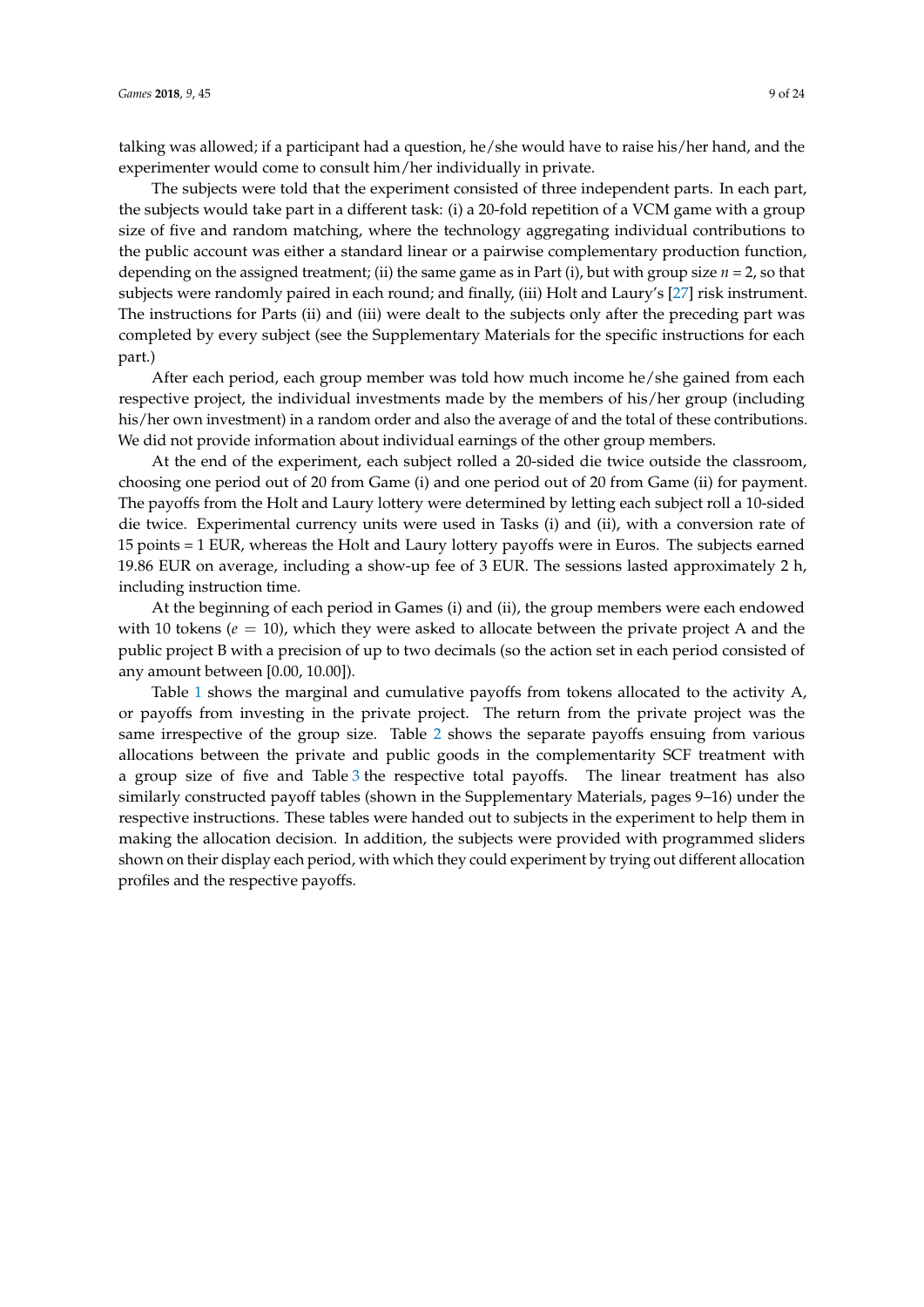<span id="page-9-0"></span>

| Amount of Investment in Project A Payoff from Investment A |    |
|------------------------------------------------------------|----|
| 0                                                          | 0  |
| 1                                                          | 18 |
| $\overline{2}$                                             | 34 |
| 3                                                          | 48 |
| 4                                                          | 60 |
| 5                                                          | 70 |
| 6                                                          | 78 |
| 7                                                          | 84 |
| 8                                                          | 88 |
| 9                                                          | 90 |
| 10                                                         | 90 |

**Table 1.** Payoffs from Private Project A.

<span id="page-9-1"></span>**Table 2.** Potential income from an investment in the project B per different total amounts of investments in the project B made by the other group members. The leftmost column lists the investments in the project B by the subject, and the uppermost row shows total amounts of investments made by the other group members.

| Inv.<br>в    |          | Payoff from Investment B, when the sum of investments in Project B made by other group members is |                |          |                 |          |                |          |             |          |          |          |                |          |          |          |          |          |          |     |          |
|--------------|----------|---------------------------------------------------------------------------------------------------|----------------|----------|-----------------|----------|----------------|----------|-------------|----------|----------|----------|----------------|----------|----------|----------|----------|----------|----------|-----|----------|
|              | 0        | $\overline{2}$                                                                                    | $\overline{4}$ | 6        | 8               | 10       | 12             | -14      | - 16        | - 18     | 20       | 22       | 24             | 26       | 28       | 30       | 32       | 34       | 36       | 38  | 40       |
| $\mathbf{0}$ |          | $0 \quad 0$                                                                                       | $\Omega$       | $\Omega$ | $\Omega$        | $\Omega$ | $\Omega$       | $\Omega$ | $\Omega$    | $\Omega$ | $\Omega$ | $\Omega$ | $\Omega$       | $\Omega$ | $\Omega$ | $\Omega$ | $\Omega$ | $\Omega$ | $\Omega$ | 0   | $\Omega$ |
| 1            | $\Omega$ | 1 2                                                                                               |                | 2        | 3               | 4        | 5              | 5        | 6           | 7        | 8        | 8        | 9              | 10       | 11       | 11       | 12       | 13       | 14       | 14  | 15       |
| 2            | 0        | 2                                                                                                 | 3              | 5        | 6               | 8        | 9              | 11       | 12          | -14      | 15       | 17       | 18             | 20       | 21       | 23       | 24       | 26       | 27       | 29  | 30       |
| 3            | 0        |                                                                                                   | 2 5            | 7        | 9               | 11       | 14             | 16       |             | 18 20 23 |          | 25       | 27             | 29       | 32       | 34       | 36       | 38       | 41       | 43  | 45       |
| 4            | $\Omega$ | 3                                                                                                 | 6              | 9        | 12 <sup>7</sup> | - 15     | 18             |          | 21 24 27    |          | 30       |          | 33 36 39       |          | 42       | 45       | 48       | 51       | 54       | 57  | 60       |
| 5            | $\Omega$ | $\overline{4}$                                                                                    | 8              |          | 11 15           | - 19     | 23             | 26       |             |          |          |          | 30 34 38 41 45 | 49       | 53       | 56       | 60       | 64       | 68       | 71  | 75       |
| 6            | $\Omega$ | 5                                                                                                 | 9              | 14       | 18 23           |          | 27             |          | 32 36 41 45 |          |          |          | 50 54 59       |          | 63       | 68       | 72       | 77       | 81       | 86  | 90       |
| 7            | $\Omega$ | 5.                                                                                                | 11             |          | 16 21 26        |          |                | 32 37    |             | 42 47    |          |          | 53 58 63       | 68       | 74       | 79       | 84       | 89       | 95       | 100 | 105      |
| 8            | $\Omega$ | -6                                                                                                |                | 12 18 24 |                 |          | 30 36 42 48 54 |          |             |          |          |          | 60 66 72 78    |          | 84       | 90       | 96       | 102      | 108      | 114 | -120     |
| 9            | $\Omega$ | 7                                                                                                 | 14             | 20       | 27              | 34       | 41             | 47       |             |          |          |          | 54 61 68 74 81 | 88       | 95       | 101      | 108      | 115      | 122      | 128 | -135     |
| 10           | $\Omega$ | 8                                                                                                 | 15             | 23       | 30              |          | 38 45          | 53       | -60         |          | 68 75 83 |          | 90             | 98       | 105      | 113      | 120      | 128      | -135     | 143 | - 150    |

With  $n = 5$  individuals per group, the payoff from maximum action profile is 150 tokens in both treatments, and the payoff from the dominant equilibrium action profile is 118 tokens in the linear treatment, whereas each member of the group would earn 94 tokens from the symmetric Nash equilibrium in the complementary treatment. Ending up being the sole contributor to the public goods still pays off 30 tokens in the linear treatment, but yields nothing in the complementary treatment. Benefits from free-riding grow in the sum of contributions of other members of the group in the linear treatment, but the payoff remains zero in the complementary SCF treatment.

To summarize, our main design consists of a setting where we vary the group size from two to five for both SCF games, and the parameters are specified so that donating two tokens to Activity B is either dominating or a Nash strategy when the group size is  $n = 5$  individuals. The design and respective equilibrium contribution levels are summarized in Tables [4](#page-12-0) and [5.](#page-12-1) From the tables, one can see that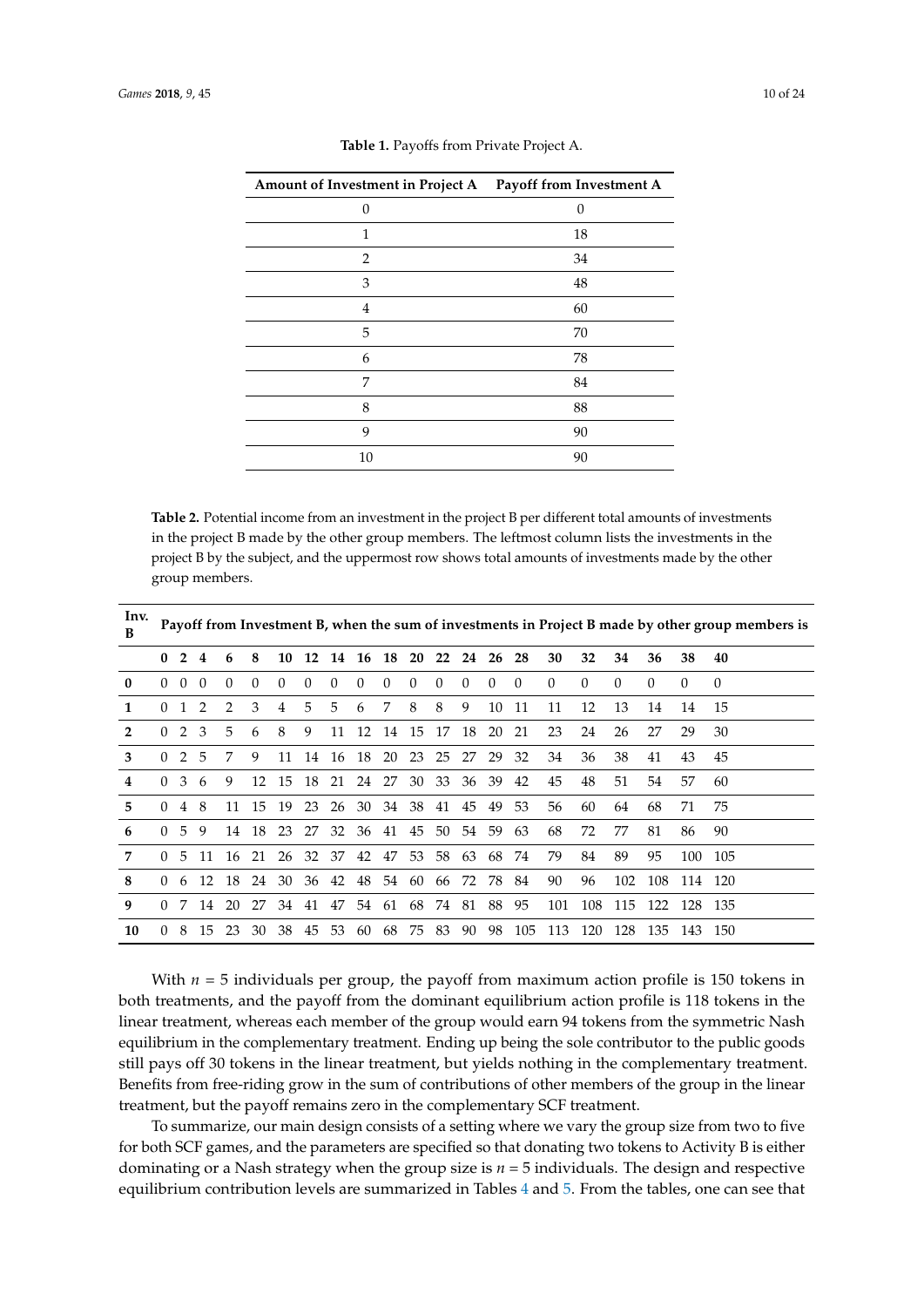in groups of two, the parametrization does not allow much variation between the complementary SCF treatment, as Nash contribution, group optimum action and minimum action profile yield payoffs very close to each other in terms of real money.

The third part of the experiment replicates the experiment in Holt and Laury: Subjects faced a questionnaire with ten decisions, where each decision consisted of a choice between two paired lotteries, Option A and Option B. The payoffs for Choice A were always 2 EUR or 1.60 EUR and for Choice B 3.85 EUR or 0.10 EUR. The probabilities for high and low payoffs were the same for both alternatives for each decision. In the first decision, the probability of the high payoff in both decisions was 1/10. This probability gradually rose as a subject moved down the decision sheet. The expected pay off from Option A was higher for the first four choices and for Option B after that, implying that a risk-neutral subject would switch from Option A to Option B after the fourth decision, whereas risk-loving subjects would switch earlier and risk-averse subjects later. The options are shown in the Supplementary Materials, pages 17–18.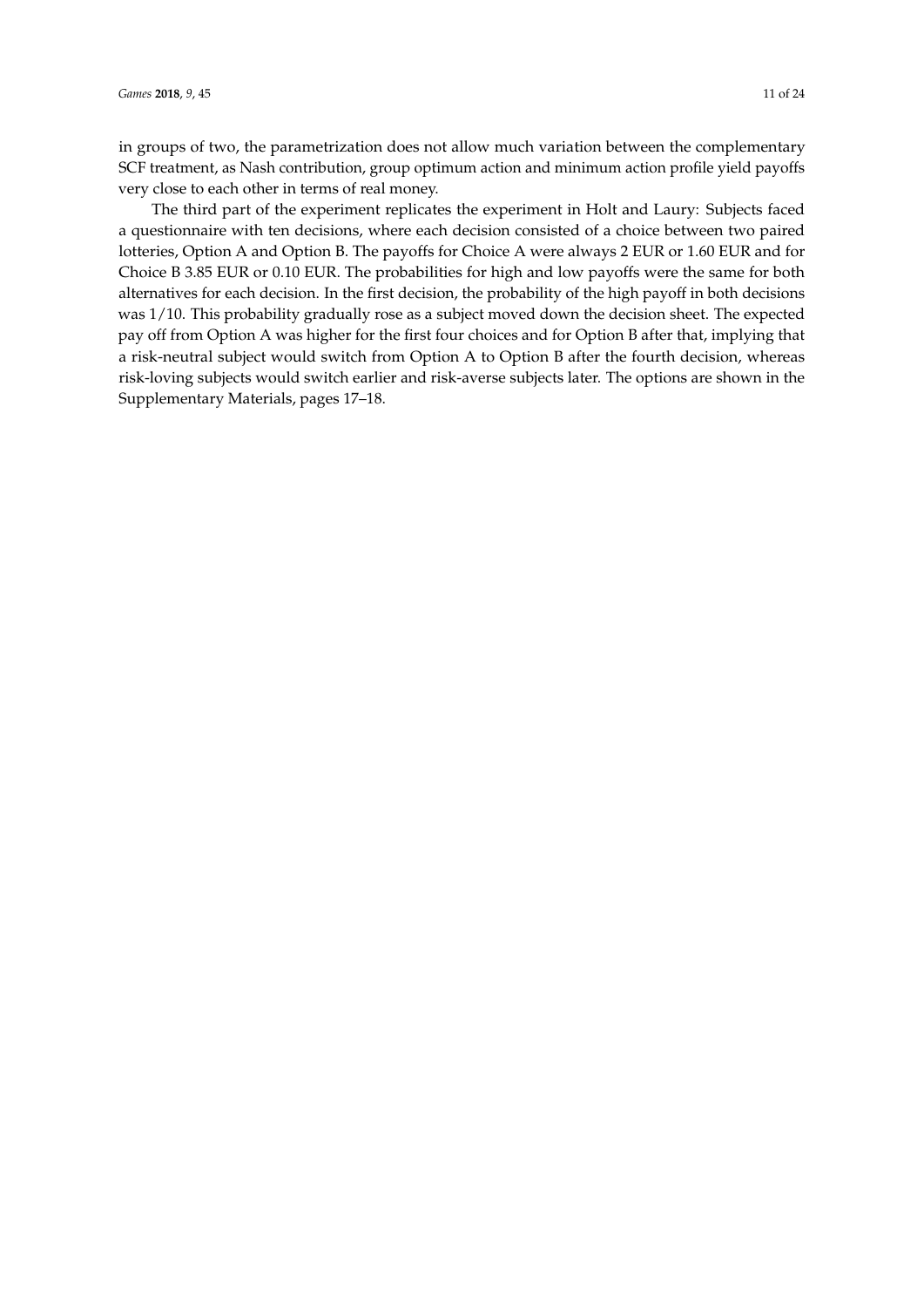*Games* **2018**, 9, 45 12 of 24 12 of 24 12 of 24 12 of 24 12 of 24 12 of 24 12 of 24 12 of 24 12 of 24 12 of 24 12 of 24 12 of 24 12 of 24 12 of 24 12 of 24 12 of 24 12 of 24 12 of 24 12 of 24 12 of 24 12 of 24 12 of 24 12

**Table 3.** Total income from the projects A and B per different total amounts of investments in the project B made by the other group members. The two leftmost columns list the investments in the projects A and B by the subject, respectively, and the uppermost row shows total amounts of investments made by the other group members.

<span id="page-11-0"></span>

|    |          |               |                |     |    |    |              |    |      |     |                                                      |      |       |     |                 |     |                 |     |                 |      |                                                                                                                     | A B Total income from the projects A and B, when the sum of investments in Project B made by other group members is |
|----|----------|---------------|----------------|-----|----|----|--------------|----|------|-----|------------------------------------------------------|------|-------|-----|-----------------|-----|-----------------|-----|-----------------|------|---------------------------------------------------------------------------------------------------------------------|---------------------------------------------------------------------------------------------------------------------|
|    |          | $\mathbf{0}$  | $\overline{2}$ | 4   | 6  | 8  | 10           | 12 | 14   | 16  | 18                                                   | 20   | 22    | 24  | 26              | 28  | 30              | 32  | 34              | 36   | 38                                                                                                                  | 40                                                                                                                  |
|    |          | $10 \t0 \t90$ | 90             | 90  | 90 | 90 | 90           | 90 | 90   | 90  | 90                                                   | 90   | 90    | 90  | 90              | 90  | 90              | 90  | 90              | 90   | 90                                                                                                                  | 90                                                                                                                  |
|    |          |               |                |     |    |    |              |    |      |     | 9 1 90 90.75 91.5 92.25 93 93.75 94.5 95.25 96 96.75 | 97.5 | 98.25 | 99  |                 |     |                 |     |                 |      | 99.75 100.5 101.25 102 102.75 103.5 104.25                                                                          | 105                                                                                                                 |
| 8  |          |               | 2 88 89.5      | -91 |    |    | 92.5 94 95.5 | 97 |      |     | 98.5 100 101.5                                       | 103  |       |     | 104.5 106 107.5 | 109 | 110.5 112 113.5 |     |                 | -115 | 116.5                                                                                                               | 118                                                                                                                 |
|    |          |               |                |     |    |    |              |    |      |     |                                                      |      |       |     |                 |     |                 |     |                 |      | 7 3 84 86.25 88.5 90.75 93 95.25 97.5 99.75 102 104.25 106.5 108.75 111 113.25 115.5 117.75 120 122.25 124.5 126.75 | 129                                                                                                                 |
|    |          | 6 4 78        | -81            | 84  | 87 | 90 | 93           | 96 | -99  | 102 | 105                                                  | 108  | 111   | 114 | 117             | 120 | 123             | 126 | 129             | 132  | 135                                                                                                                 | 138                                                                                                                 |
| 5. |          |               |                |     |    |    |              |    |      |     |                                                      |      |       |     |                 |     |                 |     |                 |      | 5 70 73.75 77.5 81.25 85 88.75 92.5 96.25 100 103.75 107.5 111.25 115 118.75 122.5 126.25 130 133.75 137.5 141.25   | 145                                                                                                                 |
| 4  |          |               | 6 60 64.5      | -69 |    |    | 73.5 78 82.5 | 87 | 91.5 | 96  | 100.5                                                | 105  |       |     | 109.5 114 118.5 | 123 |                 |     | 127.5 132 136.5 | -141 | 145.5                                                                                                               | 150                                                                                                                 |
|    |          |               |                |     |    |    |              |    |      |     |                                                      |      |       |     |                 |     |                 |     |                 |      | 3 7 48 53.25 58.5 63.75 69 74.25 79.5 84.75 90 95.25 100.5 105.75 111 116.25 121.5 126.75 132 137.25 142.5 147.75   | 153                                                                                                                 |
|    | 2 8      | 34            | 40             | 46  | 52 | 58 | 64           | 70 | 76   | 82  | 88                                                   | 94   | 100   | 106 | 112             | 118 | 124             | 130 | 136             | 142  | 148                                                                                                                 | 154                                                                                                                 |
|    |          |               |                |     |    |    |              |    |      |     | 1 9 18 24.75 31.5 38.25 45 51.75 58.5 65.25 72 78.75 | 85.5 | 92.25 |     |                 |     |                 |     |                 |      | 99 105.75 112.5 119.25 126 132.75 139.5 146.25                                                                      | 153                                                                                                                 |
|    | 0, 10, 0 |               | 7.5            | 15  |    |    | 22.5 30 37.5 | 45 | 52.5 | 60  | 67.5                                                 | 75   | 82.5  | 90  | 97.5            | 105 | 112.5           | 120 | 127.5           | 135  | 142.5                                                                                                               | 150                                                                                                                 |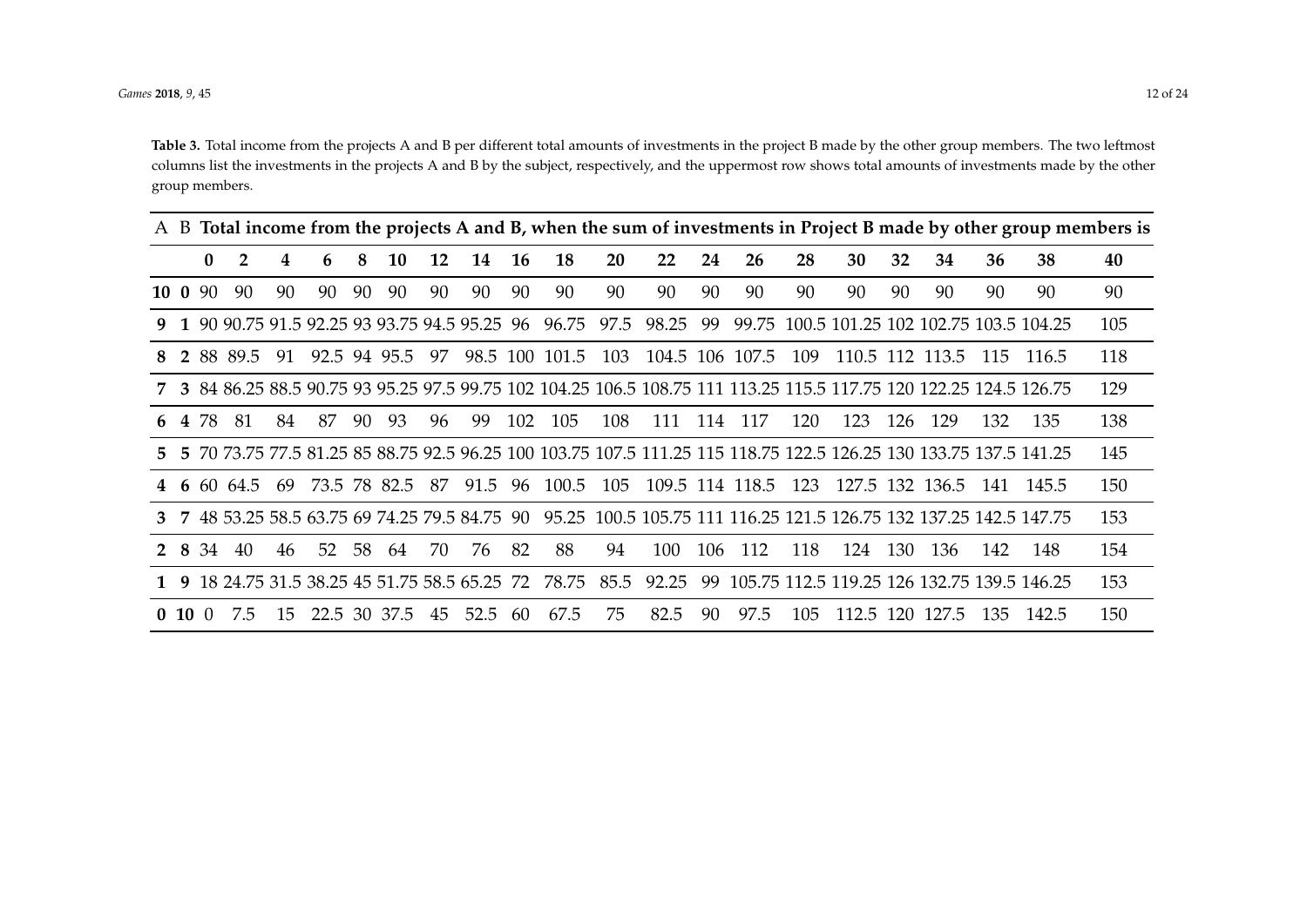| <b>SCF: Standard Linear</b> |               |               |  |  |  |  |  |
|-----------------------------|---------------|---------------|--|--|--|--|--|
|                             | Group Size: 5 | Group Size: 2 |  |  |  |  |  |
| Contributions               |               |               |  |  |  |  |  |
| Nash Strategy (Dominant)    | $\mathcal{L}$ | 2             |  |  |  |  |  |
| Group Optimum               | 8             | 3.5           |  |  |  |  |  |
| Payoffs                     |               |               |  |  |  |  |  |
| Nash Strategy (Dominant)    | 118           | 100           |  |  |  |  |  |
| Group Optimum               | 154           | 102.25        |  |  |  |  |  |
| Min Profile                 | 89.50         | 89.50         |  |  |  |  |  |
| Max Profile                 | 150           | 60            |  |  |  |  |  |

<span id="page-12-0"></span>**Table 4.** Experimental design in the linear SCF production treatment: group size, equilibria and payoffs.

<span id="page-12-1"></span>**Table 5.** Experimental design in the complementary SCF production treatment: group size, equilibria and payoffs.

| <b>SCF: Pairwise Complementary</b> |               |               |
|------------------------------------|---------------|---------------|
|                                    | Group Size: 5 | Group Size: 2 |
| Contributions                      |               |               |
| Nash Strategy                      | 2             | 0.61          |
| Group Optimum                      | 10            | 0.80          |
| Payoffs                            |               |               |
| Nash Strategy                      | 94            | 90.38         |
| Group Optimum                      | 150           | 90.40         |
| Min Profile                        | 89.50         | 89.50         |
| Max Profile                        | 150           | 37.50         |

#### **4. Results**

In this section, we first describe our subjects' risk attitudes as elicited by the Holt and Laury task, before analyzing how the behavior in public goods games of Parts (i) and (ii) is related to risk aversion preferences.

#### *4.1. Subjects' Risk Attitudes*

We find that  $10\%$  ( $n = 8$ ) of the subjects had inconsistent risk attitudes, switching back and forth between risky and safe options at least once. Excluding this subsample from the analysis does not change the statistical significance of any reported results.

Figure [3](#page-13-0) shows the distribution of risk preferences. Data are coded by the number of safe (A) choices. The risk aversion is measured as the (last) point where a subject switches from the safe option A to the risky option B. Our experimental subjects were on average quite risk averse, with a mean switching point of 6.34 (s.d. 1.70). This finding is partially explained by the large share of female subjects, as women have been found to be more risk averse than men in the previous risk literature. We also find this difference between genders, although it is not statistically significant at conventional significance levels. The distribution of risk attitudes did not differ between our two experimental treatments (Kolmogorov–Smirnov test, *p* > 0.22).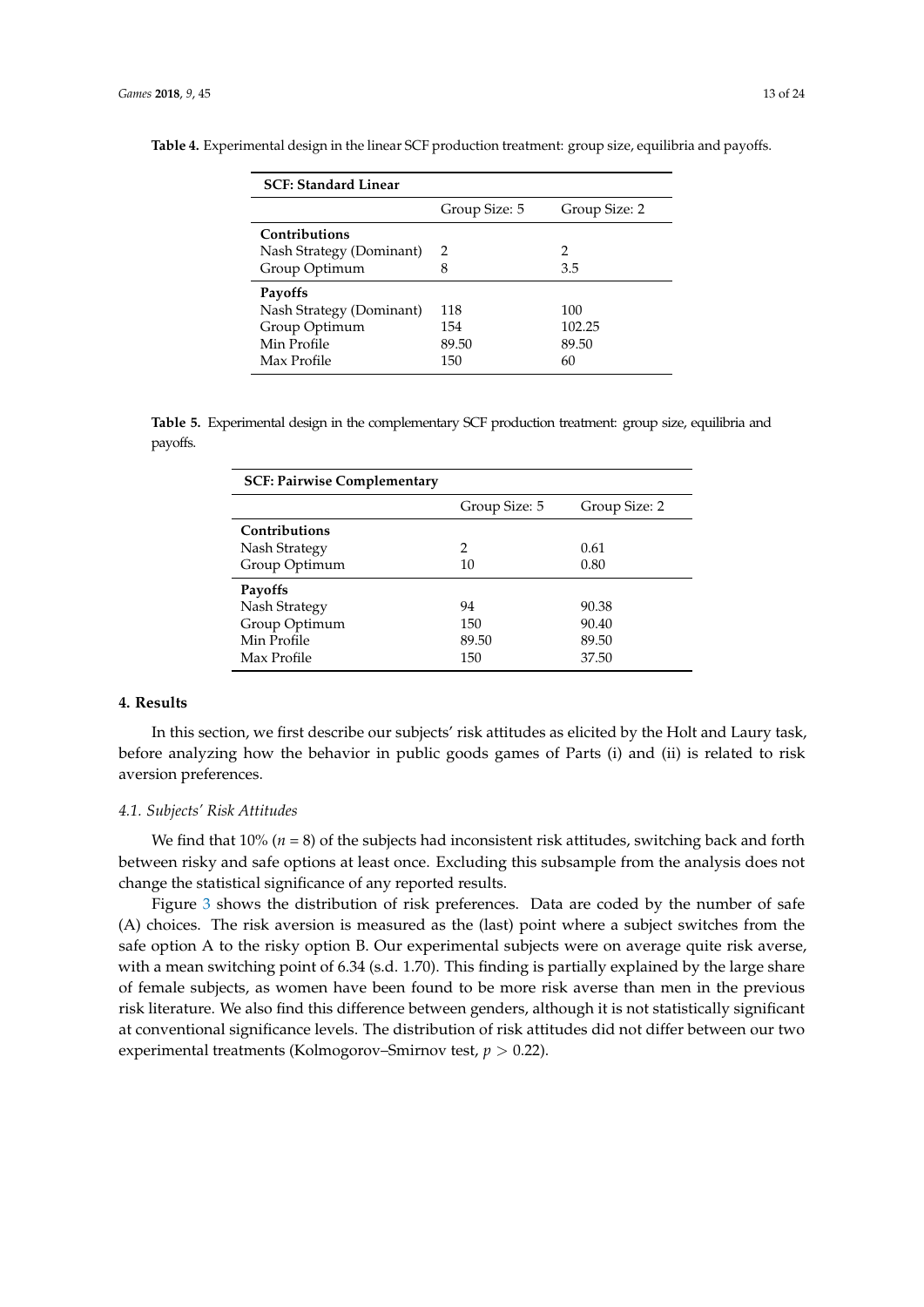<span id="page-13-0"></span>

**Observed Distribution of Risk Aversion** 

## **Figure 3.** Distribution of the Holt and Laury risk lottery switching points.

#### *4.2. Public Goods Game with the Dominant Interior Solution and Linear Social Composition Function*

In this section, we report the results for each treatment separately, after which at the end of the section, the results for the pooled observations are reported and discussed. For each treatment, we begin the analysis by looking at the average behavior aggregated over all rounds and individuals, before analyzing individual level behavior, or taking into account the possible dynamics created by the repetition of the single-shot VCM game.

In the linear SCF treatment, the individual payoff of agent *i* is given by:

$$
\Pi_i = 19(10 - x_i) - \frac{2}{2}(10 - x_i)^2 + 3\sum_{i}^{n} x_i
$$
\n(9)

In Figure [4,](#page-14-0) we can see that in the groups of five, the average contribution is somewhat spread (the upper panel), although there is a slight spike near 2.00, the dominant equilibrium action. The contributions are even more concentrated around the equilibrium action when the group size is two (the lower panel). Interestingly, the equilibrium action of 2.00 was a modal choice in both cases: It was chosen as 243 out of 800 (30.38% of the time) rounds with groups of five and allowing for a tolerance of 0.07 tokens<sup>3</sup>, 306/800 times (38.25% of the time). In groups of two, the dominant action was chosen as 305 out of 800 times (38.13%) (343/800 (42.88%), allowing for a tolerance of 0.07).

<sup>&</sup>lt;sup>3</sup> Given the precision of two decimals, the value in the display did not change unless the chosen action diverged more than 0.07 from the equilibrium strategy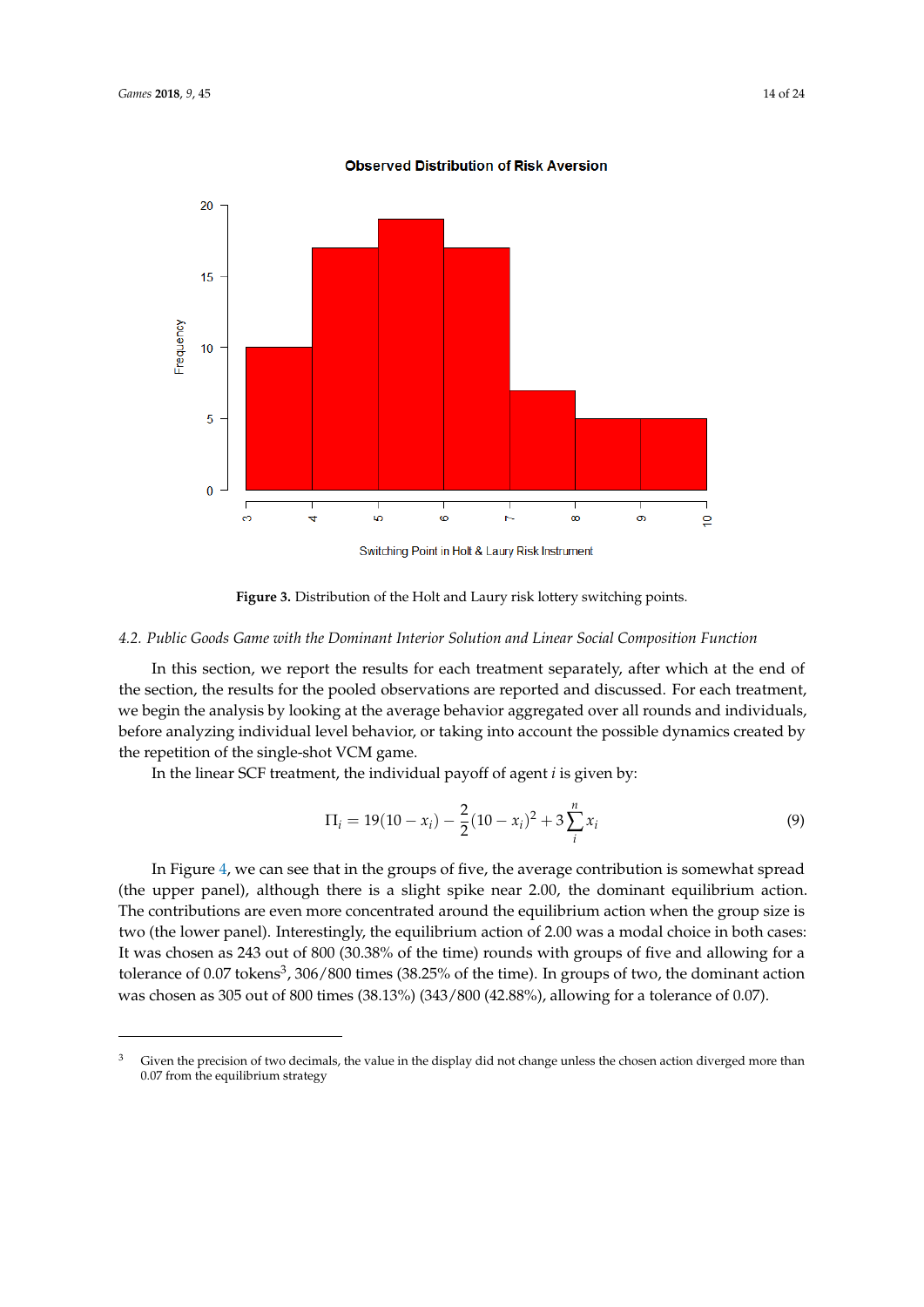<span id="page-14-0"></span>

**Figure 4.** Distribution of average contribution, linear SCF; upper panel: *n* = 5, lower panel: *n* = 2.

In Figure [5,](#page-15-0) the blue line depicts the time path of the contributions averaged over all subjects ( $n =$ 40) each period in the linear treatment with five players. The red line shows the respective average contributions when the group size is two, and the dominant equilibrium contribution level is marked with a black horizontal line.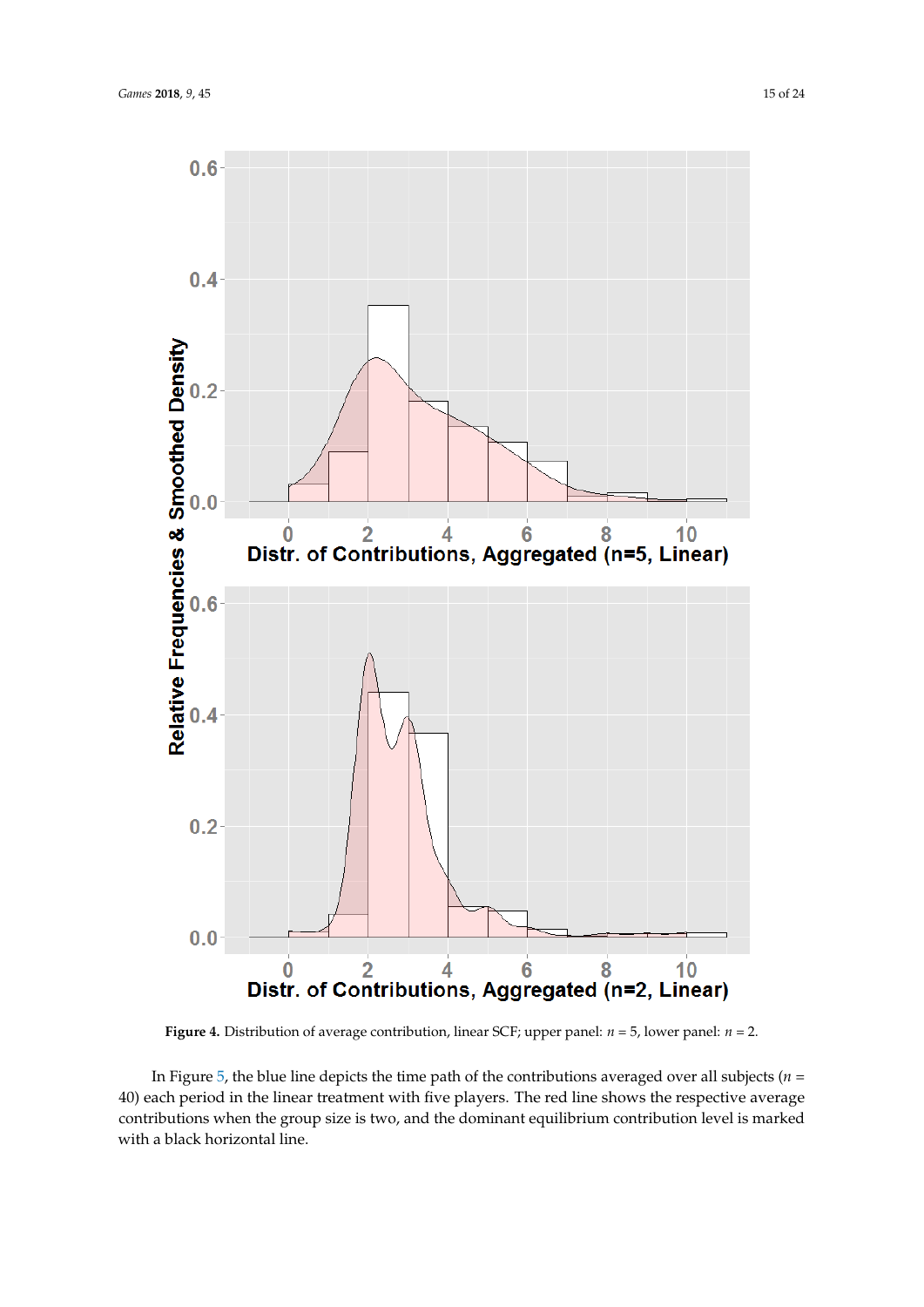

<span id="page-15-0"></span>

**Figure 5.** Average contribution to the joint project over 20 periods, linear SCF;  $n = 5$  (blue) and  $n = 2$  (red).

In groups of five, we observe that the overall average contribution level over rounds and individuals is 3.26 tokens, which corresponds to an average over-contribution rate of 15.75% compared to the dominant action of contributing two tokens towards the joint project  $B^4$ . With smaller groups, the average contribution over all rounds to the joint project is 2.86 (an average over-contribution of 10.75%), and the spike around the equilibrium action level is more pronounced, reflecting the modal action.

Our finding that a larger group size induces more cooperative behavior is consistent with the results obtained in earlier literature [\[14\]](#page-22-12). The difference in the distribution of subjects' average contributions over all periods is statistically significant (Kolmogorov–Smirnov test, *p* < 0.01). That is, ignoring possible temporal dynamics within the data, we compute each subject's mean contribution and then compare the distribution of these averages.

Next, we explore the dynamic structure of the linear SCF games with five and two members by specifying a fixed effects panel regression. As control variables, we include the gender and and the risk attitude variables and their interaction term. The dependent measure is individual *i*'s contribution to the public goods in period *t*. In Table [6,](#page-16-0) we can observe a gender effect: men tend to contribute significantly more (almost three tokens), albeit this coefficient is only borderline significant. After controlling for gender, risk aversion does not seem to affect the contribution amount chosen, as less risk-averse subjects contribute as much as others.

<sup>&</sup>lt;sup>4</sup> We define the over-contribution rate as in [\[30\]](#page-23-4), that is:  $(x_i - 2)/8$ .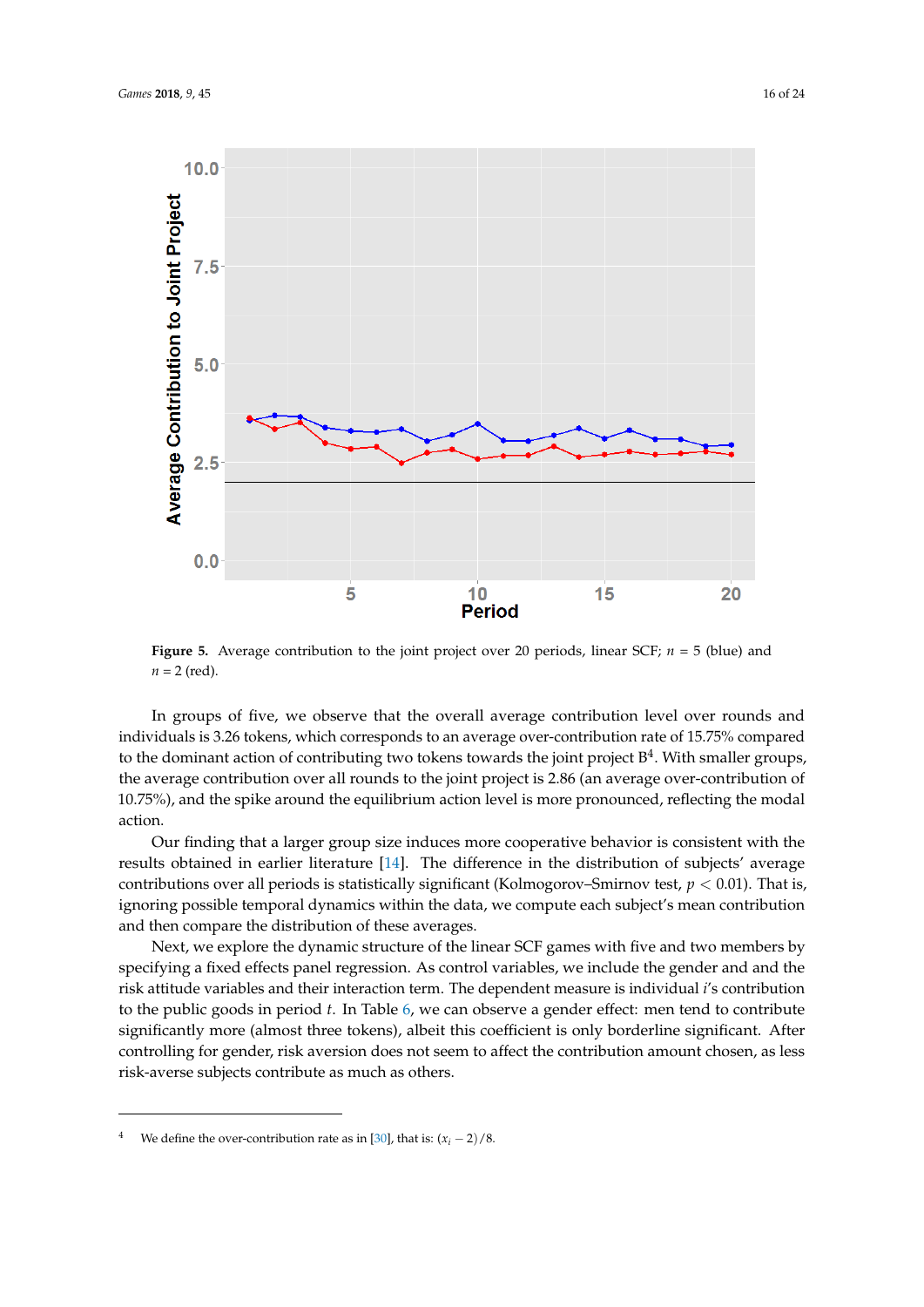<span id="page-16-0"></span>**Table 6.** Contributions to the joint product explained by gender and risk aversion. Groups size  $n = 5$ (left column) and *n* = 2 (right column), linear SCF. Standard errors (in parenthesis) clustered on group and individual.

|                               | Dependent Variable |                                             |  |  |  |  |  |
|-------------------------------|--------------------|---------------------------------------------|--|--|--|--|--|
|                               |                    | Contribution, $n = 5$ Contribution, $n = 2$ |  |  |  |  |  |
|                               | (1)                | (2)                                         |  |  |  |  |  |
| Gender                        | $2.851*$           | 2.552                                       |  |  |  |  |  |
|                               | (1.646)            | (2.096)                                     |  |  |  |  |  |
| Risk Aversion                 | 0.123              | $-0.001$                                    |  |  |  |  |  |
|                               | (0.102)            | (0.072)                                     |  |  |  |  |  |
| Gender $\times$ Risk Aversion | $-0.302$           | $-0.334$                                    |  |  |  |  |  |
|                               | (0.229)            | (0.285)                                     |  |  |  |  |  |
| Observations                  | 800                | 800                                         |  |  |  |  |  |
| $R^2$                         | 0.084              | 0.072                                       |  |  |  |  |  |
| Adjusted $R^2$                | 0.082              | 0.070                                       |  |  |  |  |  |
| F Statistic $(df = 3; 777)$   | 23.808 ***         | $20.095$ ***                                |  |  |  |  |  |

*Note:* \* *p* < 0.1; \*\* *p* < 0.05; \*\*\* *p* < 0.01.

When the group size is decreased (right panel, Regression (2)) in Table [6,](#page-16-0) the gender is no longer a significant regressor, once we cluster the standard errors on individual choice and group.

#### *4.3. Public Goods Game with the Interior Solution and Pairwise Complementary Social Composition Function*

With complementary aggregation technology, the individual payoff of agent *i*is given by:

$$
\Pi_i = 19(10 - x_i) - \frac{2}{2}(10 - x_i)^2 + \frac{3}{8} \sum_{j \neq i}^{n} x_i x_j + C \tag{10}
$$

in our experiment.

In Figure [6,](#page-17-0) the average contribution levels are depicted as in Figure [4.](#page-14-0) In groups of five, the average contribution over all rounds was 6.43 tokens, reflecting an over-contribution rate of 55.38%. The average contribution in groups with *n* = 2 individuals was 1.19 or an over-contribution of 15.38%. We see that when the group size was larger (*n* = 5), the contributions were somewhat spread around the average contribution. In particular, the contributions at the Nash equilibrium level (2.00) were very few (this action was chosen a total of 14 times in 800 rounds).

Admittedly, in terms of real monetary compensation, the payoffs from the joint project were so small in the *n* =2 group treatment, that one can rightfully suspect whether the subjects are properly incentivized, as making a contribution of one token instead of nothing would yield at most 0.25 euros, and 0.02 euros if the other group member donated one token similarly. However, choosing one was precisely the modal action, since out of 800 individual decisions, 237 or 30% involved contributing one token to the joint project (cf. one chosen as the action in 13 out of 800 choices, when *n* = 5).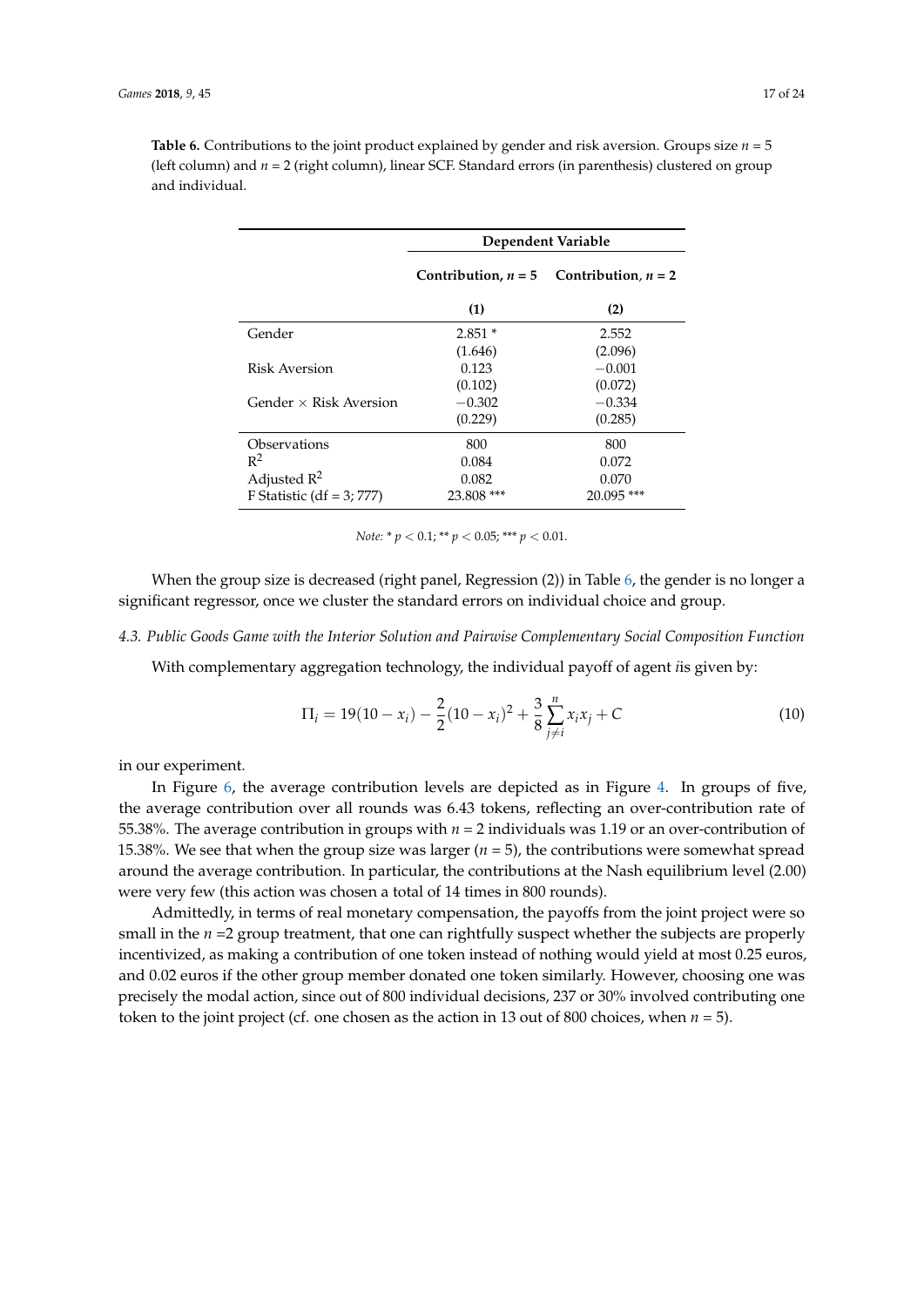

<span id="page-17-0"></span>

**Figure 6.** Distribution of the average contribution, SCF with complementarities; upper panel:  $n = 5$ , lower panel:  $n = 2$ .

As in Figure [5](#page-15-0) in the linear SCF treatment, in Figure [7,](#page-18-0) the blue line depicts the time path of the contributions averaged over all subjects each period  $(n = 40)$  with five players in the complementary SCF treatment. The red line shows the respective average contributions when the group size is two. However, the respective Nash equilibria contribution levels are marked with straight lines bearing the respective colors. That is, the blue line illustrates the Nash contribution level 2.00 in the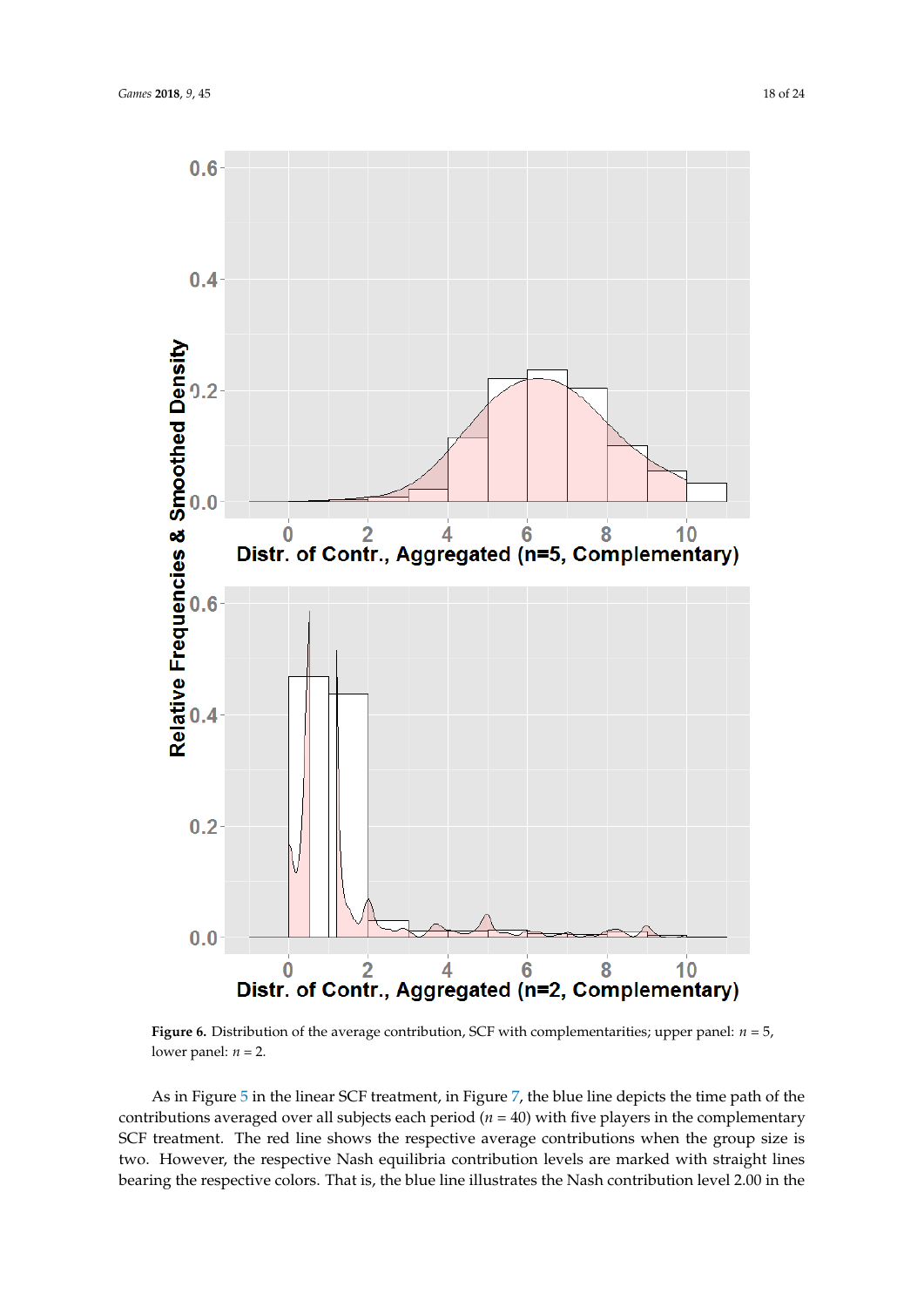treatment with groups of five, and the red line shows the Nash equilibrium level in the *n* = 2 treatment. Examining time paths, we see that in the larger groups  $(n = 5)$ , the average contribution remains way over its Nash equilibrium throughout the 20 rounds, and more remarkably, there is no end game effect to be seen. In the smaller groups (*n* = 2), the average contribution converges relatively quickly very close to the respective Nash equilibrium level.

<span id="page-18-0"></span>

**Figure 7.** Average contribution to the joint project over 20 periods, Strategic complementarity; *n* = 5 (blue) and  $n = 2$  (red).

By our regression analysis, we find that contrary to the linear baseline treatment, when the group size was five, men contributed about 2.3 tokens less towards the public goods on average after controlling for risk aversion, but this coefficient was not statistically significant (Regression (1) in Table [7\)](#page-19-0). However, as the risk aversion increased amongst male subjects, so did their contributions, albeit the significance of the respective interaction coefficient was weak ( $p = 0.079$ ). Risk aversion itself had no significant effect on contributions.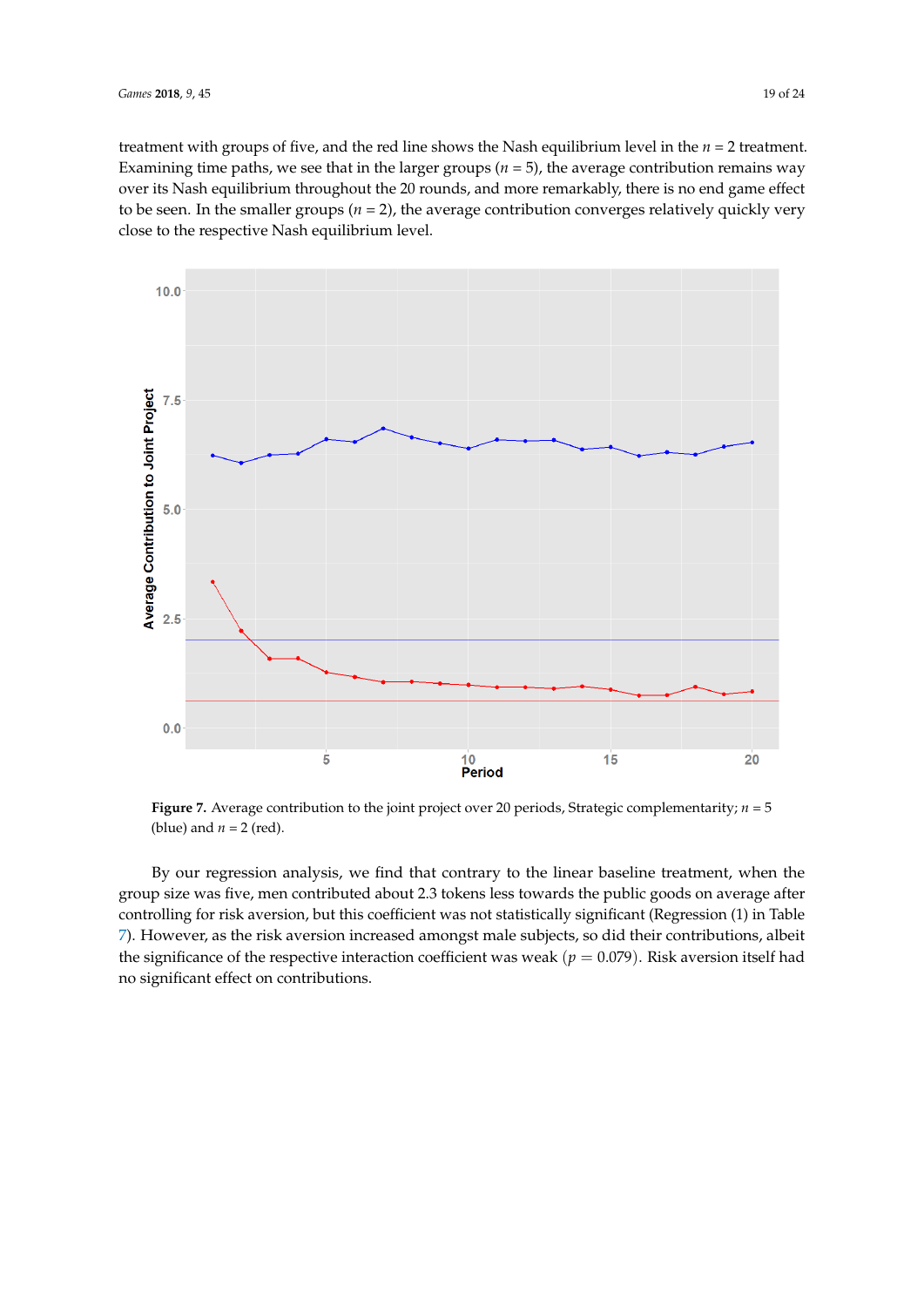|                               | Dependent Variable    |                       |  |  |  |  |  |
|-------------------------------|-----------------------|-----------------------|--|--|--|--|--|
|                               | Contribution, $n = 5$ | Contribution, $n = 2$ |  |  |  |  |  |
|                               | (1)                   | (2)                   |  |  |  |  |  |
| Gender                        | $-2.312$              | $-0.290$              |  |  |  |  |  |
|                               | (1.52)                | (0.606)               |  |  |  |  |  |
| Risk Aversion                 | 0.018                 | 0.0004                |  |  |  |  |  |
|                               | (0.148)               | (0.0607)              |  |  |  |  |  |
| Gender $\times$ Risk Aversion | $0.434*$              | $-0.028$              |  |  |  |  |  |
|                               | (0.247)               | (0.080)               |  |  |  |  |  |
| Observations                  | 800                   | 800                   |  |  |  |  |  |
| $R^2$                         | 0.045                 | 0.026                 |  |  |  |  |  |
| Adjusted $R^2$                | 0.044                 | 0.025                 |  |  |  |  |  |
| F Statistic (df = $3$ ; 777)  | 12.219 ***            | $6.842***$            |  |  |  |  |  |

<span id="page-19-0"></span>**Table 7.** Contributions to the joint product explained by gender and risk aversion. Groups size  $n = 5$ , SCF with complementarities. Standard errors (in parenthesis) clustered on group and individual.

*Note:* \* *p* < 0.1; \*\* *p* < 0.05; \*\*\* *p* < 0.01.

In groups of two with complementary SCF, gender, risk aversion and their interaction term had no statistically significant effect when clustering the observations on groups and individual subjects.

Having examined both treatments separately, we studied the data on the aggregate level. First we studied the aggregate descriptive statistics for the contribution, whereafter we estimated a regression for the whole sample by pooling the observations from each treatment together.

Table [8](#page-19-1) summarizes the average contributions (standard deviations in parenthesis) and rates of over-contribution per treatment: there is a slight difference between contribution levels between groups of two and five in the linear treatment, and that same difference between groups of different sizes in the complementary SCF treatment is much larger. This is also reflected in the right-hand side columns, which show that the rate of over-contribution is much higher in the complementary treatment and group size  $n = 5$  than in other cells.

<span id="page-19-1"></span>**Table 8.** Mean contribution and relative rate of over-contribution per treatment.

|                                                         | <b>Average Contribution</b> |                                               |  |  |  |  |  |  |  |  |
|---------------------------------------------------------|-----------------------------|-----------------------------------------------|--|--|--|--|--|--|--|--|
| Group Size                                              |                             | h                                             |  |  |  |  |  |  |  |  |
| Linear Baseline                                         |                             | $2.86(1.33)$ $3.26(1.70)$ $10.75\%$ $15.75\%$ |  |  |  |  |  |  |  |  |
| Complementarities 1.19 (1.40) 6.43 (1.63) 15.38% 55.38% |                             |                                               |  |  |  |  |  |  |  |  |

Next, we estimate a pooled OLS-regression, where the explained variable is the amount contributed towards the joint project, and the explanatory variables are the main treatment (linear vs. complementary) and group size. Individual and time period effects are controlled by time and individual specific dummy variables<sup>5</sup>. The results are presented in Table [9.](#page-20-0) We observe that both the treatment effect and the group size effect are highly significant, as is their interaction term. The sign of the treatment effect coefficient is negative; however, this is not to be interpreted as complementarity being harmful for cooperative behavior: This is explained by the large positive coefficient for the interaction term between (large group) and complementarity treatment: on the aggregate level, the

<sup>5</sup> Reporting of control dummies omitted.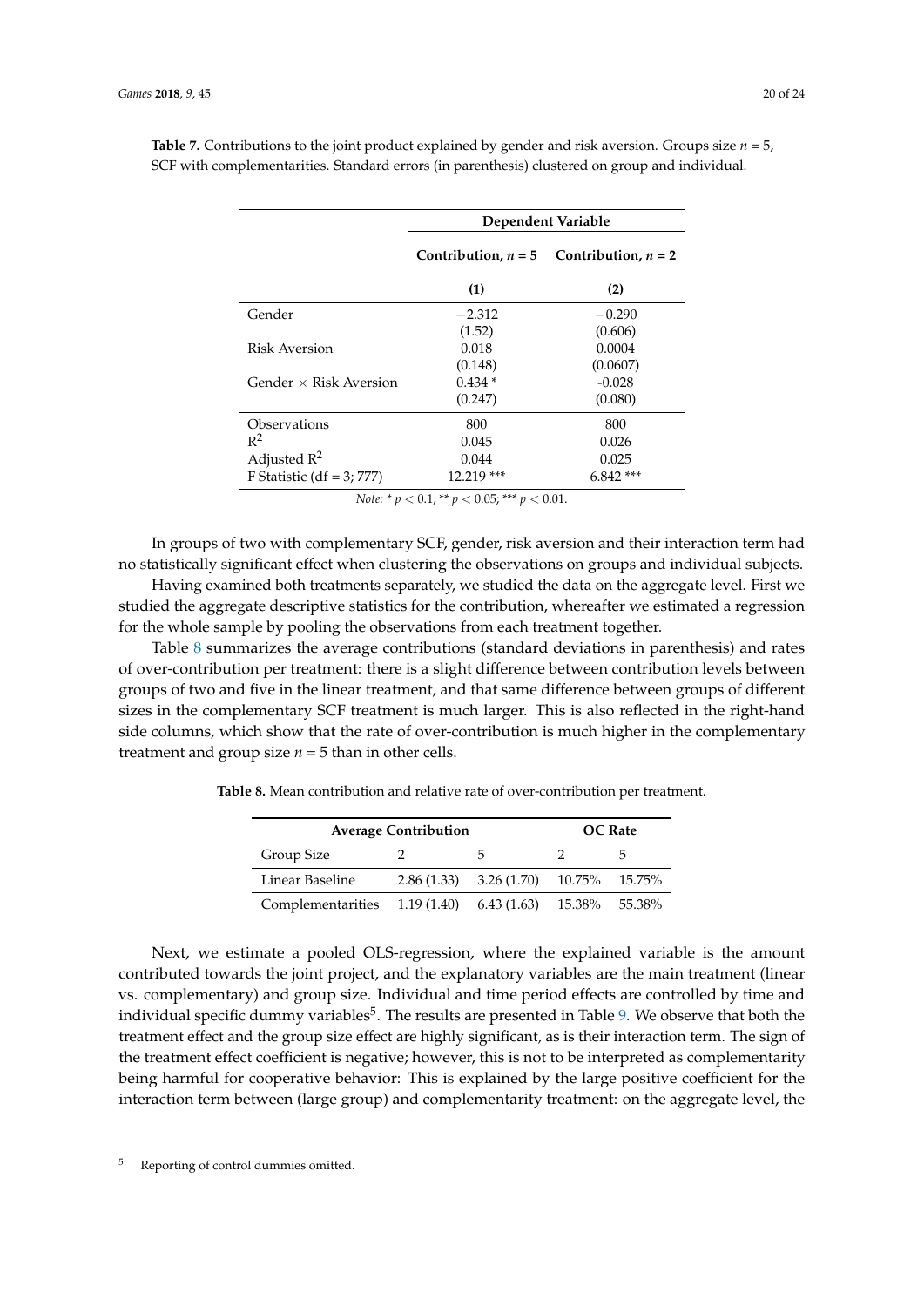<span id="page-20-0"></span>high level of contributions in the groups of five more than offsets the more modest contributions in small groups under complementary production, compared to the baseline.

| Dependent Variable                |  |  |  |  |  |  |
|-----------------------------------|--|--|--|--|--|--|
| Contribution to the Joint Project |  |  |  |  |  |  |
| $-0.776$ ***                      |  |  |  |  |  |  |
| (0.268)                           |  |  |  |  |  |  |
| $0.719$ ***                       |  |  |  |  |  |  |
| (0.192)                           |  |  |  |  |  |  |
| $4.842***$                        |  |  |  |  |  |  |
| (0.084)                           |  |  |  |  |  |  |
| $3.456$ ***                       |  |  |  |  |  |  |
| (0.229)                           |  |  |  |  |  |  |
| 3200                              |  |  |  |  |  |  |
| 0.771                             |  |  |  |  |  |  |
| 0.763                             |  |  |  |  |  |  |
| $1.183$ (df = 3080)               |  |  |  |  |  |  |
| $87.372$ *** (df = 119; 3080)     |  |  |  |  |  |  |
|                                   |  |  |  |  |  |  |

**Table 9.** Aggregate contribution behavior, pooled OLS.

*Note:* \* *p* < 0.1; \*\* *p* < 0.05; \*\*\* *p* < 0.01.

The regression analysis confirms the impressions obtained by a casual look at the aggregate descriptive statistics: both the aggregation technology and the group size have a strong effect on contributions. As expected by the comparative static predictions, the contributions increase in the complementary treatment when the group size is increased. We also detect a group size effect present in the linear baseline treatment, albeit a small one compared to the treatment group.

#### **5. Summary and Discussion**

This paper extends the research on public goods in nonlinear environments by specifying a VCM game where both the private earning mechanism and the social composition function aggregating individual outputs are nonlinear. We compared this weaker link-type VCM game to the baseline treatment with the standard linear aggregating function. Interestingly, the familiar numbers effect, or contributions increasing in group size, is present in both of our treatments. Neither risk attitudes nor gender were prominent in predicting the contribution behavior; the former (lack of) effect could be attributed to the characteristics of the experiment: even under neutral framing, the subjects may interpret this setting involving interpersonal trust and moral choices rather than a neutral, recurrent investment opportunity (see [\[26\]](#page-23-0)).

Our results indicate that increasing the group size in the linear SCF treatment results in a higher level of average contribution towards the public goods. The average contribution over all rounds is 3.26, which is sandwiched between the Nash equilibrium (2.00) and half of the endowment (5.00). Having pairwise complementarity in the SCF production induces more cooperative behavior than what is the case in the linear SCF treatment. However, if we assume altruism, this is to be expected. Given our setup, we must be cautious when comparing the differences in differences between treatments, as changing the group size, but keeping the multiplier parameters the same in the pairwise complementarity treatment actually changes the marginal rate per capita yield from the joint production. However, the statistical results reported in the respective section confirm what can be seen by casual observation in the graphs alone: the effect of increasing the group size is stronger in the treatment group with strategic complementarity in contrast to the difference detected within the baseline treatment.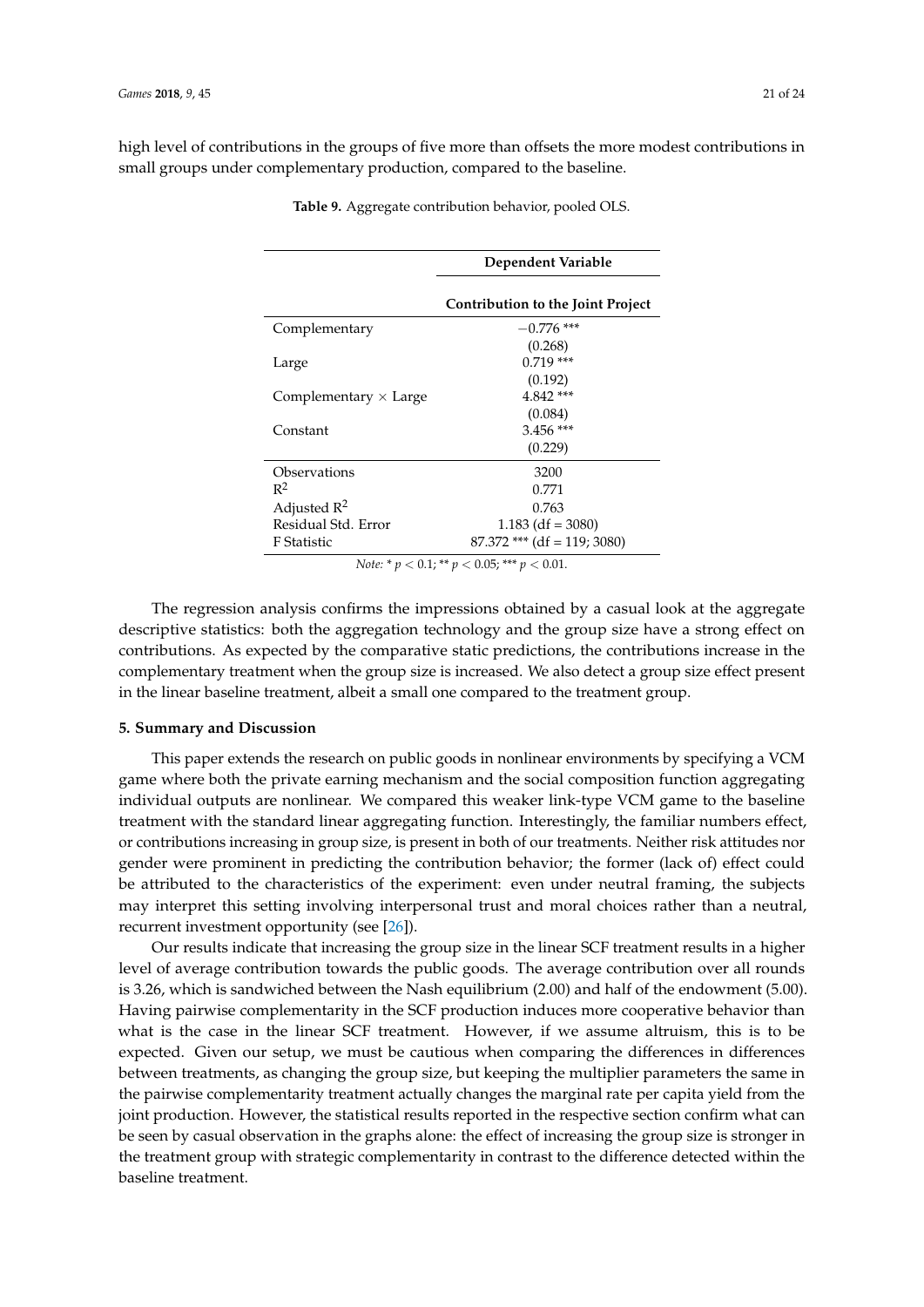In particular, we found out that the positive feedback resulting from pairwise complementarities in production enhances cooperative behavior, radically in groups of five. The production technology aggregating individual contributions favors increasing activity levels and coordinating actions, as even a weak preferences for altruism or conditional cooperation might induce a virtuous cycle, in which high levels of contribution in the current period also pave the way to successful future cooperation.

A somewhat puzzling phenomenon is the lack of decline in the contributions over the periods and the respective absence of the end game effect in both treatments when the group size was five. Among factors affecting the evolution of the contribution behavior over the periods are the matching protocol used and the form of feedback provided to the subjects. In our experiment, we employed stranger matching and, after each round, reported to each group member how much income he/she gained from each respective project, the individual investments made by the members in his/her group (including his/her own investment) in a random order and also the average of these investments and their total amount.

The work in [\[31\]](#page-23-5) found that in the strangers design, the subjects give more on average. This result was also found by [\[32\]](#page-23-6) and [\[33\]](#page-23-7) in Italy, but not in the U.K., where partners gave more, on average. The work in [\[34\]](#page-23-8) found that strangers gave more in their experiment in Spain, but the opposite was true in the U.S., whereas there is no difference to be found in their experiment in Japan or in the Netherlands, and the differences in behavior across countries are minor. The work in [\[35\]](#page-23-9) found no difference, and in [\[36–](#page-23-10)[38\]](#page-23-11), the partners design was more conducive to cooperative behavior. The work in [\[39\]](#page-23-12) provided a discussion on the results. As is expected, no satisfactory and definite conclusion can be drawn from the results surveyed, and they note that "if a prediction is based on a single-shot equilibrium, then a Strangers condition will be most appropriate." This is also the rationale for us choosing the strangers design.

In terms of feedback provided to the subjects, in experiments with the stranger design, the evidence is also mixed. The work in [\[40\]](#page-23-13) found no effect, whereas in the experiment reported in [\[41\]](#page-23-14), aggregate level feedback resulted in subjects making higher contributions to the public goods. The work in [\[42\]](#page-23-15) ran a design varying framing (give vs. take), matching (partners vs. strangers) and feedback (individual vs. aggregate). They found that in a partners setup with the give framing, there was significantly more free-riding with individual feedback compared to aggregate feedback. However, no such difference is found in the strangers setup, which is closer to our design.

Due to the conflicting and mixed results in the existing literature, I believe we are justified to conclude that the magnitude of the effects observed was not exaggerated by design features that would be especially conducive to cooperative behavior, but it was rather a genuine result of the manipulated treatment variables. However, the possible interaction between the matching, feedback and various forms of non-linear social composition functions remains an interesting open question.

**Supplementary Materials:** The following are available online at [http://www.mdpi.com/2073-4336/9/3/45/s1.](http://www.mdpi.com/2073-4336/9/3/45/s1)

**Funding:** This research was funded by the Academy of Finland/Strategic Research Council project "Participation in Long-Term Decision-Making" 312675 (TaY), the Finnish Academy Project "Casting Light on the Shadow Economy" 277283 and the Yrjö Jahnsson Foundation.

**Acknowledgments:** I would like to thank Kaisa Kotakorpi, Topi Miettinen, Hannu Salonen, Arthur Schram and three anonymous referees for constructive and valuable comments that improved the manuscript considerably.

**Conflicts of Interest:** The author declares no conflict of interest.

#### **Abbreviations**

The following abbreviations are used in this manuscript:

- VCM Voluntary contribution mechanism
- SCF Social composition function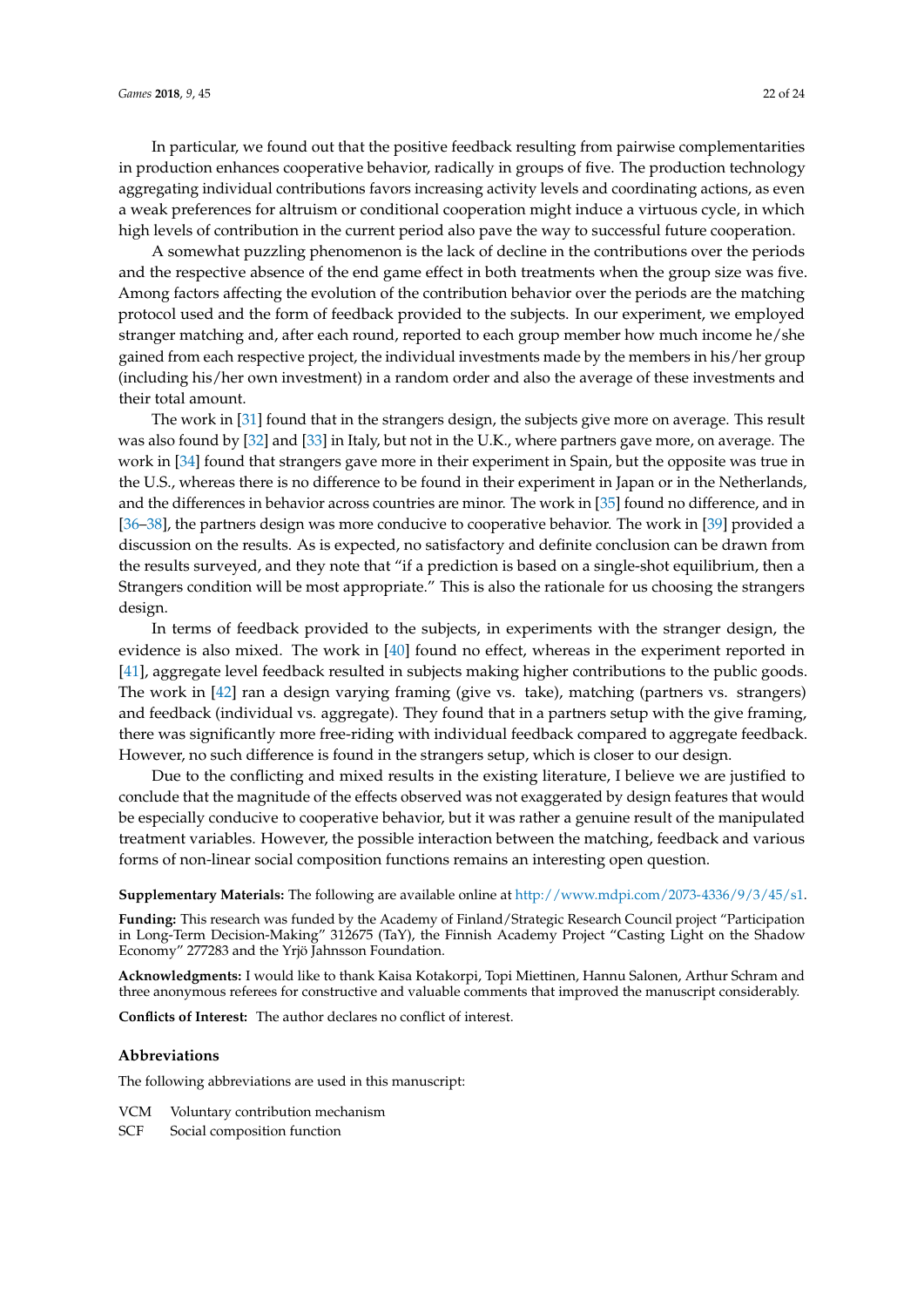#### **References**

- <span id="page-22-0"></span>1. Croson, R.; Fatas, E.; Neugebauer, T. Reciprocity, matching and conditional cooperation in two public goods games. *Econ. Lett.* **2005**, *87*, 95–101. [\[CrossRef\]](http://dx.doi.org/10.1016/j.econlet.2004.10.007)
- <span id="page-22-1"></span>2. Zelmer, J. Linear Public Goods Experiments: A Meta-Analysis. *Exp. Econ.* **2003**, *6*, 299–310. [\[CrossRef\]](http://dx.doi.org/10.1023/A:1026277420119)
- <span id="page-22-2"></span>3. Hirshleifer, J. From weakest-link to best-shot: The voluntary provision of public goods. *Pubulic Choice* **1983**, *41*, 371–386. [\[CrossRef\]](http://dx.doi.org/10.1007/BF00141070)
- <span id="page-22-3"></span>4. Bergstrom, T.; Blume, L.; Varian, H. On the private provision of public goods. *J. Public Econ.* **1986**, *29*, 25–49. [\[CrossRef\]](http://dx.doi.org/10.1016/0047-2727(86)90024-1)
- <span id="page-22-4"></span>5. Cornes, R.; Hartley, R. Weak links, goods shots and other public goods games: Building on BBV. *J. Public Econ.* **2007**, *91*, 1684–1707. [\[CrossRef\]](http://dx.doi.org/10.1016/j.jpubeco.2007.07.007)
- <span id="page-22-5"></span>6. Holt, C.A. Industrial organization: A survey of laboratory research. In *Handbook in Experimental Economics*; Kagel, J., Roth, A., Eds.; Princeton University Press: Princeton, NJ, USA, 1995.
- 7. Suetens, S.; Potters, J. Bertrand colludes more than Cournot. *Exp. Econ.* **2007**, *10*, 71–77. doi[:10.1007/s10683-006-9132-2.](https://doi.org/10.1007/s10683-006-9132-2) [\[CrossRef\]](http://dx.doi.org/10.1007/s10683-006-9132-2)
- <span id="page-22-6"></span>8. Argenton, C.; Müller, W. Collusion in experimental Bertrand duopolies with convex costs: The role of cost asymmetry. *Int. J. Ind. Organ.* **2012**, *30*, 508–517. [\[CrossRef\]](http://dx.doi.org/10.1016/j.ijindorg.2012.05.006)
- <span id="page-22-7"></span>9. Davis, D. Behavioral convergence properties of Cournot and Bertrand markets: An experimental analysis. *J. Econ. Behav. Organ.* **2011**, *80*, 443–458. [\[CrossRef\]](http://dx.doi.org/10.1016/j.jebo.2011.04.008)
- <span id="page-22-8"></span>10. Amir, R. On the Cournot and Bertrand oligopolies and the theory of supermodular games. In *Handbook of Game Theory and Industrial Organization, Volume I*; Edward Elgar Publishing: Cheltenham, UK, 2018; Volume 1, p. 40.
- <span id="page-22-9"></span>11. Potters, J.; Suetens, S. Cooperation in Experimental Games of Strategic Complements and Substitutes. *Rev. Econ. Stud.* **2009**, *76*, 1125–1147, [\[CrossRef\]](http://dx.doi.org/10.1111/j.1467-937X.2009.00548.x)
- <span id="page-22-10"></span>12. Ledyard, J. Public Goods: A Survey of Experimental Research. In *Handbook in Experimental Economics*; Kagel, J., Roth, A., Eds.; Princeton University Press: Princeton, NJ, USA, 1995.
- <span id="page-22-11"></span>13. Isaac, R.M.; Walker, J.M.; Thomas, S.H. Divergent evidence on free riding: An experimental examination of possible explanations. *Public Choice* **1984**, *43*, 113–149. doi[:10.1007/BF00140829.](https://doi.org/10.1007/BF00140829) [\[CrossRef\]](http://dx.doi.org/10.1007/BF00140829)
- <span id="page-22-12"></span>14. Isaac, R.M.; Walker, J.M. Group size effects in public goods provision: The voluntary contributions mechanism. *Q. J. Econ.* **1988**, *103*, 179–199. [\[CrossRef\]](http://dx.doi.org/10.2307/1882648)
- <span id="page-22-13"></span>15. Laury, S.K.; Holt, C.A. Voluntary Provision of Public Goods: Experimental Results with Interior Nash Equilibria. In *Handbook of Experimental Economics Results*; Chapter 84; Elsevier: Amsterdam, the Netherlands, 2008; Volume 1, pp. 792–801.
- <span id="page-22-14"></span>16. Ballester, C.; Calvó-Armengol, A.; Zenou, Y. Who's who in networks. wanted: the key player. *Econometrica* **2006**, *74*, 1403–1417. [\[CrossRef\]](http://dx.doi.org/10.1111/j.1468-0262.2006.00709.x)
- <span id="page-22-15"></span>17. Jackson, M.O. *Social and Economic Networks*; Princeton university press: Princeton, NJ, USA, 2010.
- <span id="page-22-16"></span>18. Belhaj, M.; Bramoulle, Y.; Deroian, F. Network games under strategic complementarities. *Games Econ. Behav.* **2014**, *88*, 310–319. [\[CrossRef\]](http://dx.doi.org/10.1016/j.geb.2014.10.009)
- <span id="page-22-17"></span>19. Keser, C. Voluntary contributions to a public goods when partial contribution is a dominant strategy. *Econ. Lett.* **1996**, *50*, 359–366. [\[CrossRef\]](http://dx.doi.org/10.1016/0165-1765(95)00769-5)
- <span id="page-22-18"></span>20. Isaac, R.M.; Walker, J.M. Nash as an organizing principle in the voluntary provision of public goods: Experimental evidence. *Exp. Econ.* **1998**, *1*, 191–206. [\[CrossRef\]](http://dx.doi.org/10.1023/A:1009996324622)
- <span id="page-22-19"></span>21. Olson, M. *Logic of Collective Action: Public Goods and the Theory of Groups (Harvard economic studies. v. 124)*; Harvard University Press: Cambridge, MA, USA, 1965.
- <span id="page-22-20"></span>22. Anderson, S.P.; Goeree, J.K.; Holt, C.A. A theoretical analysis of altruism and decision error in public goods games. *J. Public Econ.* **1998**, *70*, 297–323. [\[CrossRef\]](http://dx.doi.org/10.1016/S0047-2727(98)00035-8)
- <span id="page-22-21"></span>23. McKelvey, R.D.; Palfrey, T.R. Quantal Response Equilibria for Normal Form Games. *Games Econ. Behav.* **1995**, *10*, 6–38. [\[CrossRef\]](http://dx.doi.org/10.1006/game.1995.1023)
- <span id="page-22-22"></span>24. Cook, K.S.; Cooper, R.M. Experimental studies of cooperation, trust, and social exchange. In *Trust and Reciprocity: Interdisciplinary Lessons for Experimental Research*; Ostrom, E., Walker, J., Eds. Russel Sage Foundation: New York, NY, USA, 2003; pp. 209–244.
- <span id="page-22-23"></span>25. Erev, I.; Ert, E.; Roth, A.E. A choice prediction competition for market entry games: An introduction. *Games* **2010**, *1*, 117–136. [\[CrossRef\]](http://dx.doi.org/10.3390/g1020117)